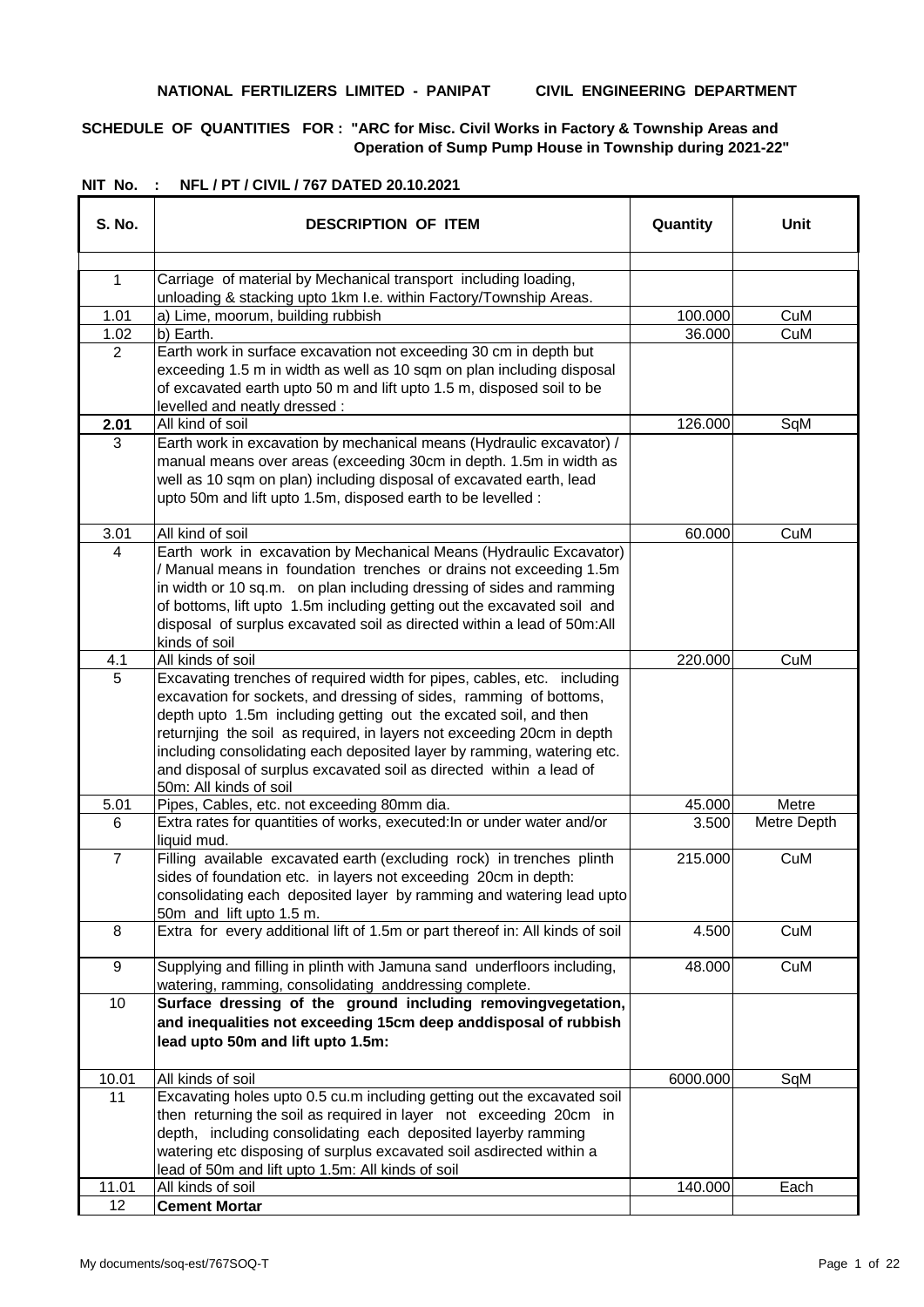| <b>S. No.</b> | <b>DESCRIPTION OF ITEM</b>                                                                                                                                                                                                                                                                                                                                                                                                                    | Quantity | Unit |
|---------------|-----------------------------------------------------------------------------------------------------------------------------------------------------------------------------------------------------------------------------------------------------------------------------------------------------------------------------------------------------------------------------------------------------------------------------------------------|----------|------|
| 12.01         | Providing and laying Cement Mortar 1: 3 (1 Cement: 3 Fine Sand)<br>on top of Boundry wall and fixingbrocken glass pieces as a security<br>measures or at any other location for any other work.                                                                                                                                                                                                                                               | 1.500    | CuM  |
| 13            | Providing and laying in position cement concrete of specified grade<br>excluding the cost of centring and shuttering All works upto plinth<br>level.                                                                                                                                                                                                                                                                                          |          |      |
| 13.01         | a) 1:1½:3 (1 Cement: 1½ coarse sand (zone-III) : 3 graded<br>stoneaggregate 20 mm nominal size).                                                                                                                                                                                                                                                                                                                                              | 15.000   | CuM  |
| 13.02         | b) 1:2:4 (1 cement : 2 coarse sand (zone-III) : $\overline{4}$ gradedstone<br>aggregate 20 mm nominal size).                                                                                                                                                                                                                                                                                                                                  | 170.000  | CuM  |
| 13.03         | c) 1:3:6 (1 Cement : 3 coarse sand (zone-III) : 6 graded stone<br>aggregate 20 mm nominal size).                                                                                                                                                                                                                                                                                                                                              | 90.000   | CuM  |
| 13.04         | d) 1:5:10 (1 cement:5 Fine sand: 10 graded stone aggregate 40mm<br>nominal size).                                                                                                                                                                                                                                                                                                                                                             | 160.000  | CuM  |
| 14            | Making plinth protection 50mm thick of cement concrete 1:3:6 (1<br>cement:3 coarse sand:6 graded stone aggregate 20mm nominal size)<br>over 75mm bed of dry brick ballast 40mm nominal size well rammed<br>and consolidated grouted with fine sand including finishing the top<br>smooth.                                                                                                                                                     | 216.000  | SqM  |
| 15            | Providing and laying in position specified grade of reinforced cement<br>concrete excluding the cost of centring, shuttering, finishing and<br>reinforcement. All work upto plinth level.                                                                                                                                                                                                                                                     |          |      |
| 15.01         | a) 1:1.5:3 (1 cement:1.5 coarse sand:3 graded stone aggregate<br>20mm nominal size).                                                                                                                                                                                                                                                                                                                                                          | 4.000    | CuM  |
| 15.02         | b) 1:2:4 (1 cement:2 coarse sand: 4 graded stone aggregate 20mm<br>nominal size).                                                                                                                                                                                                                                                                                                                                                             | 13.000   | CuM  |
| 16            | Reinforced cement concrete work in beams, suspended floors, roofs<br>having slope up to 15° landings, balconies, shelves, chajjas, lintels,<br>bands, plain window sills, staircases and spiral stair cases above plinth<br>level up to floor five level, excluding the cost of centering, shuttering,<br>finishing and reinforcement, with 1:1.5:3 (1 cement : 1.5 coarse sand<br>(zone-III) : 3 graded stone aggregate 20 mm nominal size). | 21.000   | CuM  |
| 17            | Providing, hoisting and fixing above plinth level up to floor five level<br>precast reinforced cement concrete in lintels, beams and bressumers,<br>including setting in cement mortar 1:3 (1 cement : 3 coarse sand), cost<br>of required centering and shuttering but, excluding the cost of<br>reinforcement, with 1:1.5:3 (1 cement : 1.5 coarse sand (zone-III) :<br>3graded stone aggregate 20 mm nominal size)                         | 25.000   | CuM  |
| 18            | Centering and shuttering including strutting, proppingetc.and removal<br>of form for:                                                                                                                                                                                                                                                                                                                                                         |          |      |
| 18.01         | a) Foundations, footings, bases of columns etc. or mass concrete<br>and precast shelves.                                                                                                                                                                                                                                                                                                                                                      | 56.000   | SqM  |
| 18.02         | b) Suspended floors, roofs, landings<br>balconies and access<br>platforms.                                                                                                                                                                                                                                                                                                                                                                    | 13.000   | SqM  |
| 18.03         | c) Shelves. (Cast in situ)                                                                                                                                                                                                                                                                                                                                                                                                                    | 3.000    | SqM  |
| 18.04         | d) Lintels, beams, plinth beams, girders, bressumers and cantilevers.                                                                                                                                                                                                                                                                                                                                                                         | 18.000   | SqM  |
| 19            | Reinforcement for RCC work (Tor or Mild ) including bending,<br>binding, straightening and placing in position complete (Tor / Mild steel<br>will besupplied by NFL free of cost).                                                                                                                                                                                                                                                            | 6000.000 | Kg   |
| 20            | Brick work with common burnt clay FPS (Non modular) bricks of<br>class designation 7.5 in foundation and plinth in :                                                                                                                                                                                                                                                                                                                          |          |      |
| 20.01         | a) Cement Mortar 1:6 (1 cement : 6 fine sand)                                                                                                                                                                                                                                                                                                                                                                                                 | 54.000   | CuM  |
| 20.02         | b) Cement Mortar 1:4 (1 cement : 4 fine sand)                                                                                                                                                                                                                                                                                                                                                                                                 | 7.000    | CuM  |
| 21            | Brick work with common burnt clay FPS (Non modular) bricks of class<br>designation 7.5 in superstructure above plinth level up to floor V level<br>in all size & shape:                                                                                                                                                                                                                                                                       |          |      |
| 21.01         | a) Cement Mortar 1:6 (1 cement : 6 coarse sand)                                                                                                                                                                                                                                                                                                                                                                                               | 55.000   | CuM  |
| 21.02         | b) Cement Mortar 1:4 (1 cement : 4 coarse sand)                                                                                                                                                                                                                                                                                                                                                                                               | 7.000    | CuM  |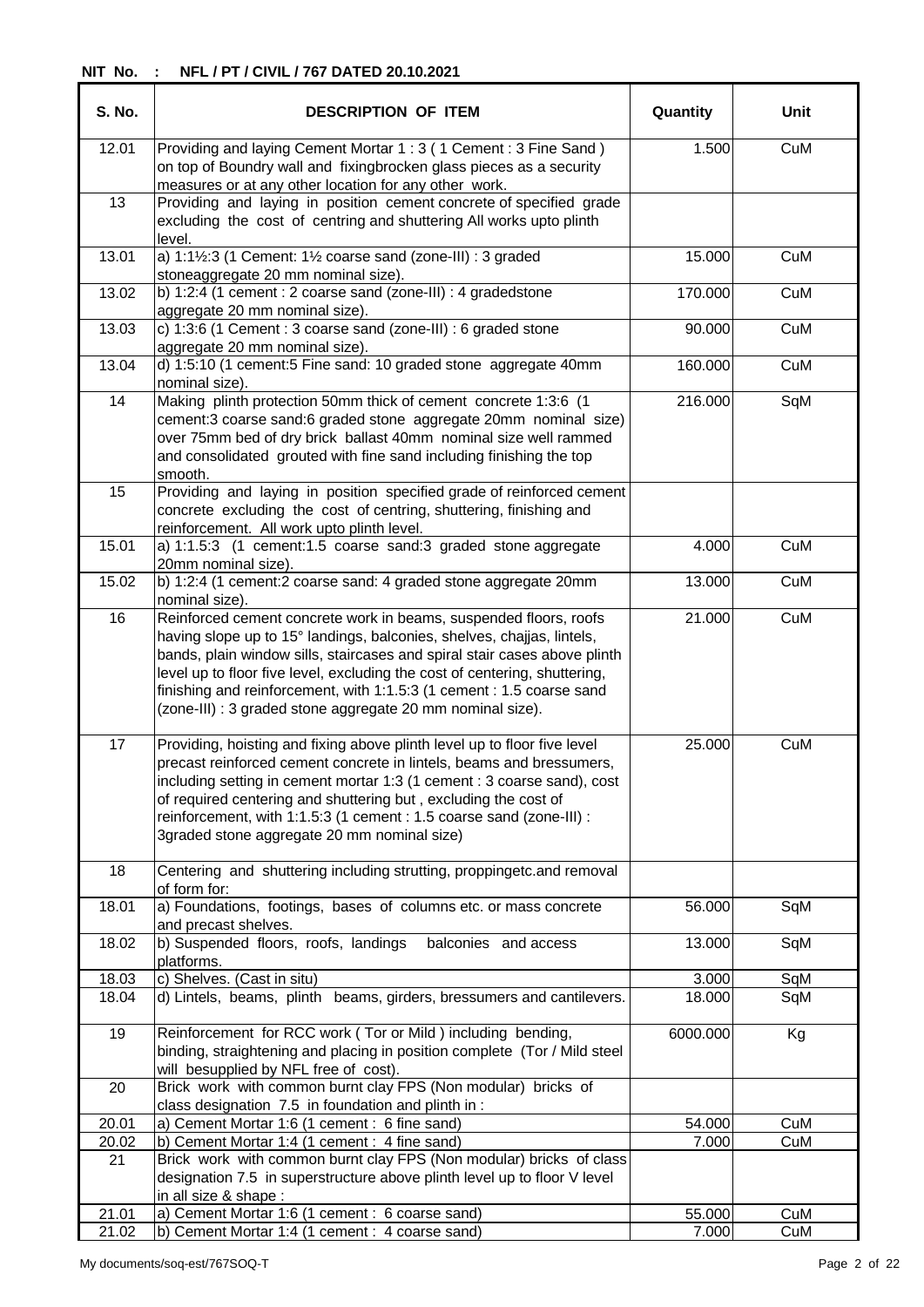| <b>S. No.</b> | <b>DESCRIPTION OF ITEM</b>                                                                                                                                                                                                                                                                                                                                                                                                                                                                                                                                                                                | Quantity | <b>Unit</b> |
|---------------|-----------------------------------------------------------------------------------------------------------------------------------------------------------------------------------------------------------------------------------------------------------------------------------------------------------------------------------------------------------------------------------------------------------------------------------------------------------------------------------------------------------------------------------------------------------------------------------------------------------|----------|-------------|
| 22            | Half brick masonry with common burnt clay FPS (Non modular) bricks<br>of class designation 7.5 in foundations and plinth in cement mortar 1:4<br>(1 cement : 4 coarse sand)                                                                                                                                                                                                                                                                                                                                                                                                                               | 105.000  | SqM         |
| 23.1          | Half brick masonry with common burnt clay FPS (Non modular) bricks<br>of class designation 7.5 in Superstructure above plinth level up to floor<br>V level in cement mortar 1:4 (1 cement : 4 coarse sand)                                                                                                                                                                                                                                                                                                                                                                                                | 40.000   | SqM         |
| 23.2          | Providing and fixing horizontal chajja of stone 40 mm thick and upto<br>80cm projection in cement mortar 1:4 (1 cement : 4 coarse sand),<br>includingpointing in white cement mortar 1:2 (1 white cement : 2 stone<br>dust) withan admixture of pigment matching the stone shade:                                                                                                                                                                                                                                                                                                                         | 120.000  | SqM         |
| 24            | Providing and fixing 18 mm thick gang saw cut mirror polished,<br>premoulded and prepolished machine cut for kitchen plateforms, vanity<br>counters facias and similar locations of required size of approved shade<br>colour and texture laid over 20 mm thick base cement mortar 1 : 4 (1<br>Cement : 4 Coarse sand) with joints treated with white cement mixed<br>with matching pigment, epoxy touch up including rubbingcuring etc.<br>complete : Area over 0.50 Sq.M.                                                                                                                               |          |             |
| 24.01         | a) Rajnagar Plain white Marble                                                                                                                                                                                                                                                                                                                                                                                                                                                                                                                                                                            | 2.000    | SqM         |
| 24.02         | b) Granite of any colour and Shade                                                                                                                                                                                                                                                                                                                                                                                                                                                                                                                                                                        | 25.000   | SqM         |
| 25            | Mirror Polishing on existing Marble work / Stone work wherever<br>required to give highgloss finishingh complete.                                                                                                                                                                                                                                                                                                                                                                                                                                                                                         | 2.000    | SqM         |
| 26            | Providing and fixing presed 3 layer partical board medium density<br>exterior grade (grade 1) or graded woodarticle board IS :3087 marked<br>to frame, backing or studding with screws etc., complete (Frames,<br>backing or studding to be paid separately) 18mm thick                                                                                                                                                                                                                                                                                                                                   | 50.000   | SqM         |
| 27            | Providing and fixing 18mm thick, 150mm wide pelmet of flat pressed<br>3 layer or graded wood particle board medium density grade I, IS:3087<br>marked including top cover of 6 mm commercial ply wood conforming<br>to IS:303 BWR grade nickel plated M.S. pipe 20 mm dia (Heavy Type)<br>curtain rod with nickle plated brackets including (heavy type) curtain<br>rod with nickel plated brackets including fixing with 25x3 mm M.S. flat<br>10 cm long fixed to pelmet with Hollock wood cleats of size<br>100mmX40mmX40mm on both inner side of pelmet and rawl plugs 75<br>mm long etc all complete. | 2.000    | Metre       |
| 28            | Providing and fixing nickel plated M.S. Pipe curtain rods with<br>nickelplated brackets 20mm dia (heavy type)                                                                                                                                                                                                                                                                                                                                                                                                                                                                                             | 180.000  | Metre       |
| 29            | Providing and fixing M.S.Griil of required pattern in wooden frames of<br>windows etc. with M.S. flats, square or round bars etc. including priming<br>coat with approved steel primer all complete.                                                                                                                                                                                                                                                                                                                                                                                                      |          |             |
| 29.01         | a) Fixed to steel windows by welding.                                                                                                                                                                                                                                                                                                                                                                                                                                                                                                                                                                     | 61.000   | Kg          |
| 29.02         | b) Fixed in opening/wooden frame with rawl plugs screws etc.                                                                                                                                                                                                                                                                                                                                                                                                                                                                                                                                              | 151.000  | kg          |
| 30<br>31      | Providing 40x5mm flat iron hold fast 40cm long including fixing to frame<br>with 10mm dia bolts; nuts and wooden plugs and embeddings in cement<br>conc block 30x10x15cm 1:3:6 mix (1cement:3coarse:6graded stone<br>aggregate 20mm nominal size)<br>Providing and fixing ISI marked oxidised M.S. pressed butt hinges                                                                                                                                                                                                                                                                                    | 29.000   | Each        |
|               | bright finished with necessary screws etc. complete :                                                                                                                                                                                                                                                                                                                                                                                                                                                                                                                                                     |          |             |
| 31.01         | a) 100x58x1.9mm                                                                                                                                                                                                                                                                                                                                                                                                                                                                                                                                                                                           | 210.000  | Each        |
| 31.02         | b) 75x47x1.7mm                                                                                                                                                                                                                                                                                                                                                                                                                                                                                                                                                                                            | 62.000   | Each        |
| 32            | Providing M.S. Piano hinges ISI marked IS:3818 finished with nickle<br>plating and fixing with necessary screws etc., complete.                                                                                                                                                                                                                                                                                                                                                                                                                                                                           |          |             |
| 32.01         | Overall width 35mm                                                                                                                                                                                                                                                                                                                                                                                                                                                                                                                                                                                        | 2.000    | Metre       |
| 33            | Providing and fixing ISI marked oxidised M.S. sliding door bolts with<br>nuts and screws etc. complete: 250x16mm                                                                                                                                                                                                                                                                                                                                                                                                                                                                                          | 18.000   | Each        |
| 34            | Providing and fixing ISI marked oxidised M.S.Tower bolt black finish<br>(barrel type) with necessary screws etc. complete                                                                                                                                                                                                                                                                                                                                                                                                                                                                                 |          |             |
| 34.01         | a) 200x10mm                                                                                                                                                                                                                                                                                                                                                                                                                                                                                                                                                                                               | 7.000    | Each        |
| 34.02         | b) 150x10mm                                                                                                                                                                                                                                                                                                                                                                                                                                                                                                                                                                                               | 1075.000 | Each        |
| 34.03<br>35   | c) 100x10mm<br>Providing and fixing ISI marked oxidised M.S. handles conforming to<br>IS:4992 with necessary screws etc. complete :                                                                                                                                                                                                                                                                                                                                                                                                                                                                       | 127.000  | Each        |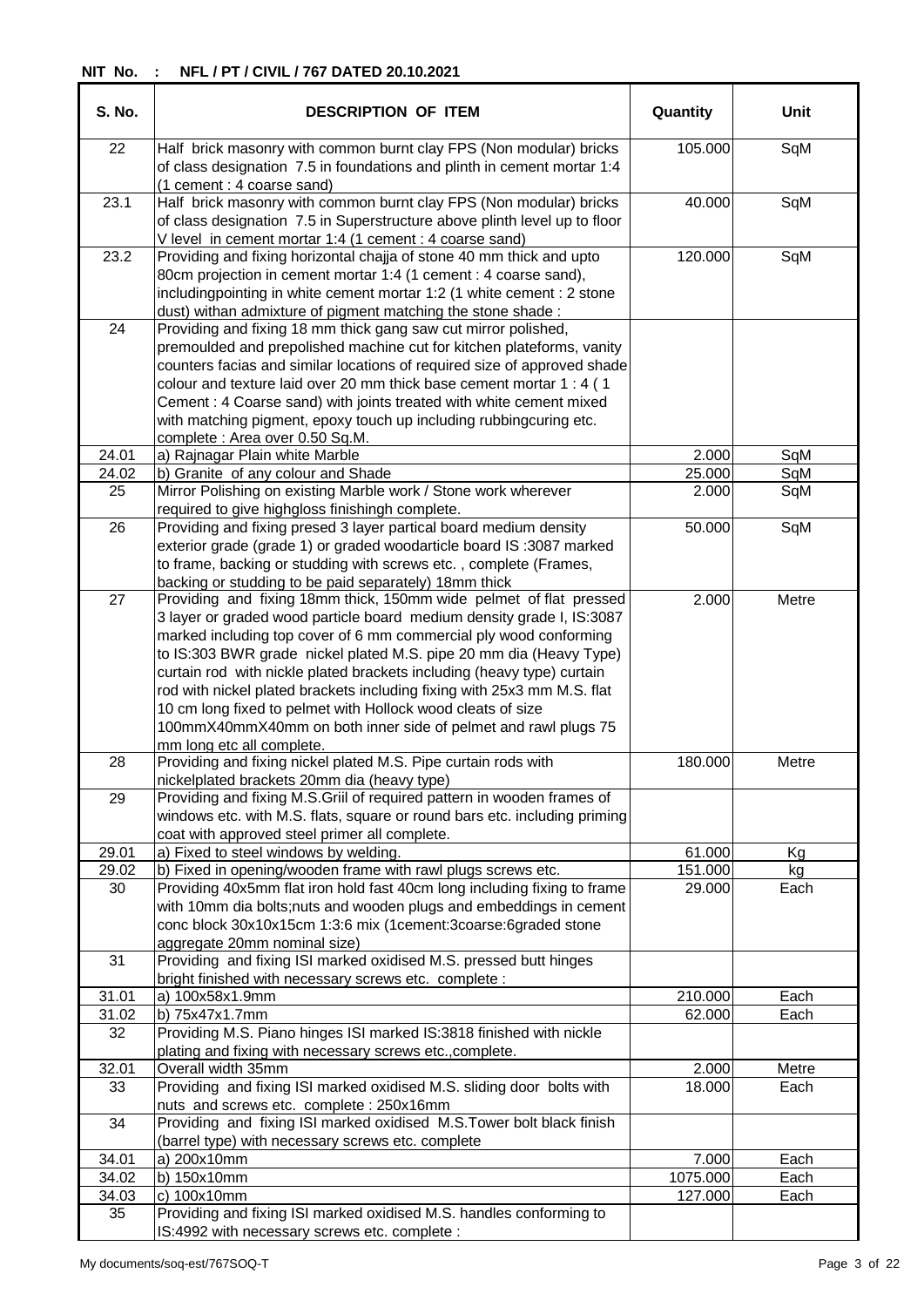| <b>S. No.</b> | <b>DESCRIPTION OF ITEM</b>                                                                                                                                                                                                                                               | Quantity | Unit |
|---------------|--------------------------------------------------------------------------------------------------------------------------------------------------------------------------------------------------------------------------------------------------------------------------|----------|------|
| 35.01         | 100mm                                                                                                                                                                                                                                                                    | 675.000  | Each |
| 35.02         | 75mm                                                                                                                                                                                                                                                                     | 40.000   | Each |
| 36            | Providing and fixing ISI marked oxidised M.S. hasp and staple<br>(safety type) conforming to IS:363 with necesary screws etc. complete.                                                                                                                                  |          |      |
| 36.01         | 90mm                                                                                                                                                                                                                                                                     | 7.000    | Each |
| 37            | Providing and fixing oxidised M.S.casement stays (Straight peg<br>type) with necessary screws etc. complete.                                                                                                                                                             |          |      |
| 37.01         | 300mm weighing not less than 200 gms.                                                                                                                                                                                                                                    | 2.000    | Each |
| 38            | Providing and fixing aluminium extruded section body tubular type<br>universal hydraulic door closer (having brand logo with ISI, IS: 3564,<br>embossed on the body, door weight upto 36 kg to 80 kg and door width<br>from 701 mm to 1000 mm) with double speed adjust  | 62.000   | Each |
| 39<br>40      | Providing & fixing chrominium plated brass 100mm mortice latch and<br>lock with 6 levers & a pair of lever handles of approved quality with<br>with necessary screws etc. complete<br>Providing and fixing Aluminium Tower Bolts ISI Marked anodised                     | 18.000   | Each |
|               | (Anodic Coating not less than AC 10 as per IS : 1868) transparent or<br>dyed to required colour / shade with necessary screws complete :                                                                                                                                 |          |      |
| 40.01         | a) 200 X 10 mm                                                                                                                                                                                                                                                           | 6.000    | Each |
| 40.02         | b) 150 X 10 mm                                                                                                                                                                                                                                                           | 10.000   | Each |
| 40.03<br>41   | c) 100 X 10 mm<br>Providing and fixing Aluminium handles ISI Marked anodised (Anodic<br>Coating not less than AC 10 as per IS: 1868) transparent or dyed to<br>required colour / shade with necessary screws etc. complete :                                             | 2.000    | Each |
|               |                                                                                                                                                                                                                                                                          |          |      |
| 41.01         | a) 125mm                                                                                                                                                                                                                                                                 | 19.000   | Each |
| 41.02         | $b)$ 100 $mm$                                                                                                                                                                                                                                                            | 9.000    | Each |
| 42            | Providing & fixing aluminium hanging floor door stopper ISI Marked<br>anodised (anodic coating not less than grade AC 10 as per IS 1868)<br>transparent or dyed to required colour and shade with necessary<br>screws etc. complete. Twin rubber stopper                 | 172.000  | Each |
| 43            | ALL STRUCTURAL STEEL TO BE ARRANGED BY THE PARTY<br>FROM OPEN MARKET AT HIS COST).                                                                                                                                                                                       |          |      |
| 43.01         | Structural Steel work in single section fixed with or without connecting<br>plate including cutting, hoisting, fixing in position and applying a<br>priming coat of approved steel primer : all complete.                                                                | 1810.000 | Kg   |
| 44            | Structural Steel work riveted, bolted or welded in built up sections,<br>trusses and framed work including cutting, hoisting, fixing in position<br>and applying a priming coat of approved steel primer all complete.                                                   | 290.000  | Kg   |
| 45            | Steel work welded in built up sections/framed work including cutting<br>hoisting, fixing in position and applying a priming coat of approved<br>steel primer using structural steel etc. as required.                                                                    |          |      |
| 45.01         | In gratings, frames, guard bars, ladders, railings, brackets, gates and<br>similar works.                                                                                                                                                                                | 2200.000 | Kg   |
| 46            | Supplying and fixing rolling shutters of approved make, made of<br>required size M.S. laths, interlocked together through their entire length<br>and jointed together at the end by end locks, mounted on specially<br>designed pipe shaft with brackets, side guides an |          |      |
| 46.01         | 80x1.25mm M.S. laths with 1.25 mm thick top cover.                                                                                                                                                                                                                       | 28.000   | SqM  |
| 47<br>48      | Providing and fixing ball bearing for rolling shutters.<br>Brick on edge flooring with bricks of class designation 7.5 on a bed of<br>12 mm thick cement mortar includingfilling the joint with same mortar,<br>with common burnt clay Non Modular Bricks                | 51.000   | Each |
| 48.01<br>49   | 1:6 (1 cement : 6 coarse sand)<br>Cement concrete flooring 1:2:4 (1 cement : 2 coarse sand : 4 graded<br>stone aggregate) finished with a floating coat of neat cement including<br>cement slurry, but excluding the cost of nosing of steps etc. complete.              | 3.000    | SqM  |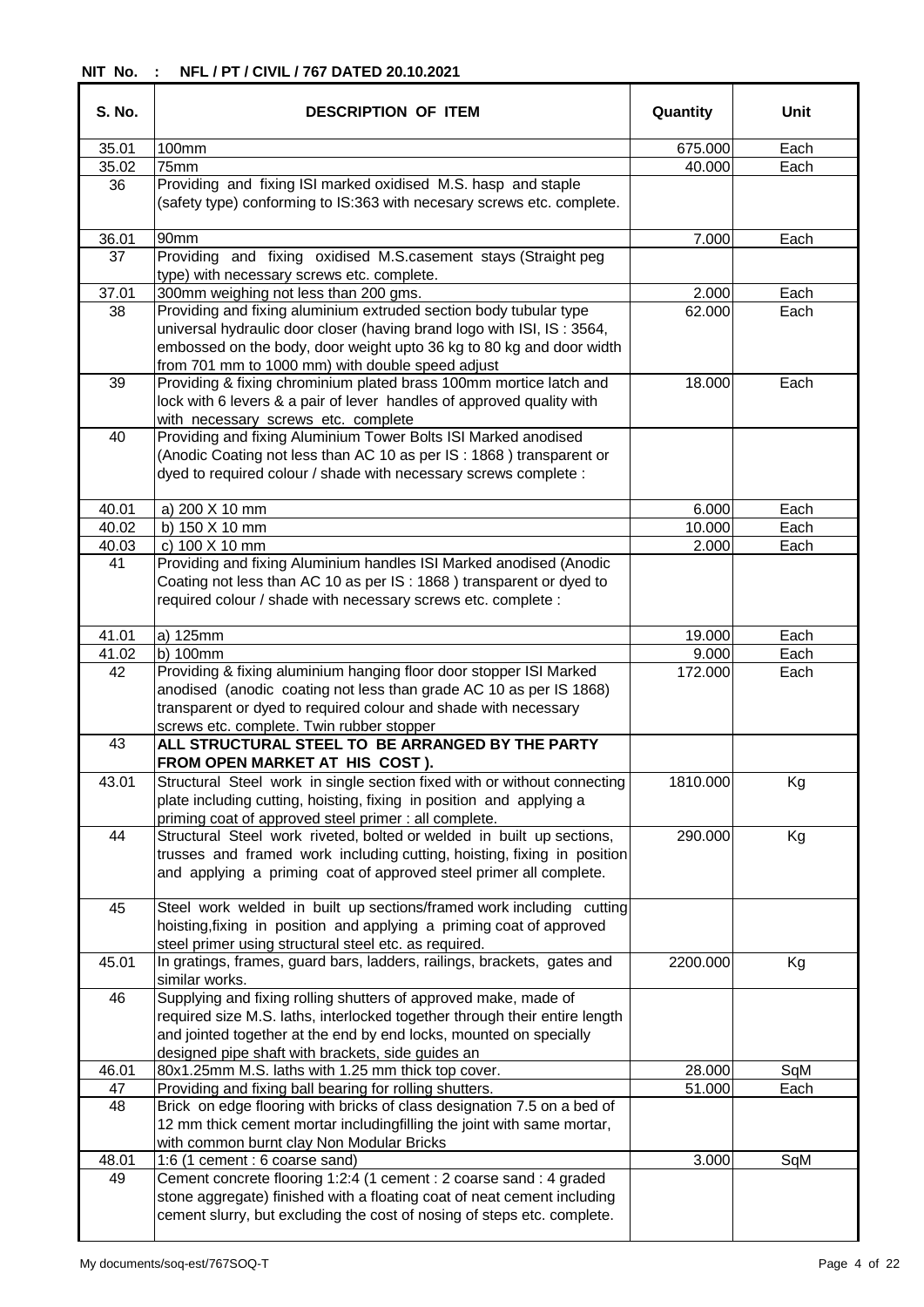| <b>S. No.</b> | <b>DESCRIPTION OF ITEM</b>                                                                                                                                                                                                                                                                                                                                                                                                                                                                                                                                                                                             | Quantity | Unit  |
|---------------|------------------------------------------------------------------------------------------------------------------------------------------------------------------------------------------------------------------------------------------------------------------------------------------------------------------------------------------------------------------------------------------------------------------------------------------------------------------------------------------------------------------------------------------------------------------------------------------------------------------------|----------|-------|
| 49.01         | 40mm thick with 20mm nominal size stone aggregate                                                                                                                                                                                                                                                                                                                                                                                                                                                                                                                                                                      | 150.000  | SqM   |
| 50            | Cement concrete pavement with 1:2:4 (1 cement : 2 coarse sand : 4<br>graded stone aggregate 20mm nominal size include finishing complete.                                                                                                                                                                                                                                                                                                                                                                                                                                                                              | 2.000    | CuM   |
| 51            | Providing and fixing 1st quality ceramic glazed wall tiles conforming to<br>IS:15622 (Thickness to be specified by manufacturer) of approved<br>make in all colours and shades except burgundy, bottle green, black of<br>any size as approved by engineer-in-charge in skirting, risers of steps<br>and dados over 12 mm thick bed of Cement Mortar 1:3 (1 Cement : 3<br>Coarse sand) and joining with grey cement slurry @ 3.3 kg. per sqm<br>including pointing in white cement mixed with pigment of matching<br>shade complete.                                                                                   | 100.000  | SqM   |
| 52            | Providing and fixing ceramic glazed floor tiles 300 X 300 mm<br>(Thickness to be specified by manufacturer) of 1st quality conforming to<br>IS:15622 of approved make in clours such as White, Ivory, Grey, Fume<br>Red Brown etc. laid on 20 mm thick CementMortar 1:4 (1 Cement : 4<br>Coarse Sand) including pointing the jointswith white cement and<br>matching pigment etc., complete.                                                                                                                                                                                                                           | 100.000  | SqM   |
| 53            | Providing & laying Vitrified Floor Tiles in different sizes (thickness to<br>be specified by the manufacturer) with water absorptions less than<br>0.08 % and confirming to IS 15622 of approved make in all colours<br>and shades laid on 20mm thickcement mortar1 : 4 (1 cement : 4<br>coarse sand Including grouting the joints with white cement and<br>matching pigmnets etc. complete                                                                                                                                                                                                                            |          |       |
| 53.01         | Size of tile 600 mm X 600 mm<br>D.                                                                                                                                                                                                                                                                                                                                                                                                                                                                                                                                                                                     | 50.000   | SqM   |
| 54            | Providing corrugated G.S. Sheet roofing including Vertical / curved<br>surfaces fixed with polymer coated J or L hooks, bolts and nuts 8 mm<br>diameter with bitumenand G.I. limpet washers or with G.I. limpet<br>washersfilled with white lead and including a coat of approved steel<br>primer and two coats of approved paint on overlapping of sheets<br>complete (upto a any pitch in horizontal / vertical or curved surfaces)<br>excluding the cost of purlins, rafters and trusses and including cutting to<br>size and shape wherever required :: 0.63mm thick with zinc coating not<br>less than 120 gms/m2 | 270.000  | SqM   |
| 55            | Providing high impact Polypropylene reinforced cement 6 mm thick<br>corrugated sheets (as per IS: 14871) roofing up to any pitch and fixing<br>with polymer coated J, or L hooks, bolts and nuts 8 mm dia. G.I. plain<br>and bitumen washers or with self drilling fastener and EPDM washers<br>etc. complete (excluding the cost of purlins, rafters and trusses),<br>including cutting sheets to size and shape wherever required.                                                                                                                                                                                   | 675.000  | SqM   |
| 56            | Providing and fixing ridges and hips in fibre cement high impact<br>polypropylene reinforced roofing with suitable fixing accessories or self<br>drilling fastener and EPDM washer etc. complete.                                                                                                                                                                                                                                                                                                                                                                                                                      | 50.000   | Metre |
| 57            | Providing and fixing fibre cement high impact polypropylene reinforced<br>roofing accessories in all colours with polymer coated J or L hooks,<br>bolts and nuts and or G.I. seam bolts and nuts, G.I. plain and bitumen<br>washers or with self drilling fastener and EPDM washer etc. complete:                                                                                                                                                                                                                                                                                                                      |          |       |
| 57.01         | a) North light curves                                                                                                                                                                                                                                                                                                                                                                                                                                                                                                                                                                                                  | 100.000  | metre |
| 57.02<br>58   | b) Ventilators Curves<br>Painting top of roofs with bitumen of approved quality at 17 kg. per<br>10m2 impregnated with a coat of coarse sand at 60dm3 per 10m2<br>including cleaning the slab surface with brushes and finally with a<br>piece of cloth lightly soaked in kerosene oil complete.                                                                                                                                                                                                                                                                                                                       | 25.000   | metre |
| 58.01         | With residual type petroleum bitumen of Grade VG-10                                                                                                                                                                                                                                                                                                                                                                                                                                                                                                                                                                    | 2.000    | SqM   |
| 59            | Providing gola 75x75mm in cement concrete 1 cement : 2 coarse<br>sand:4 stone aggregate 10mm and down guage) including finishing<br>with cement mortar 1:3(1 cement: 3 fine sand) as per standard design.                                                                                                                                                                                                                                                                                                                                                                                                              |          |       |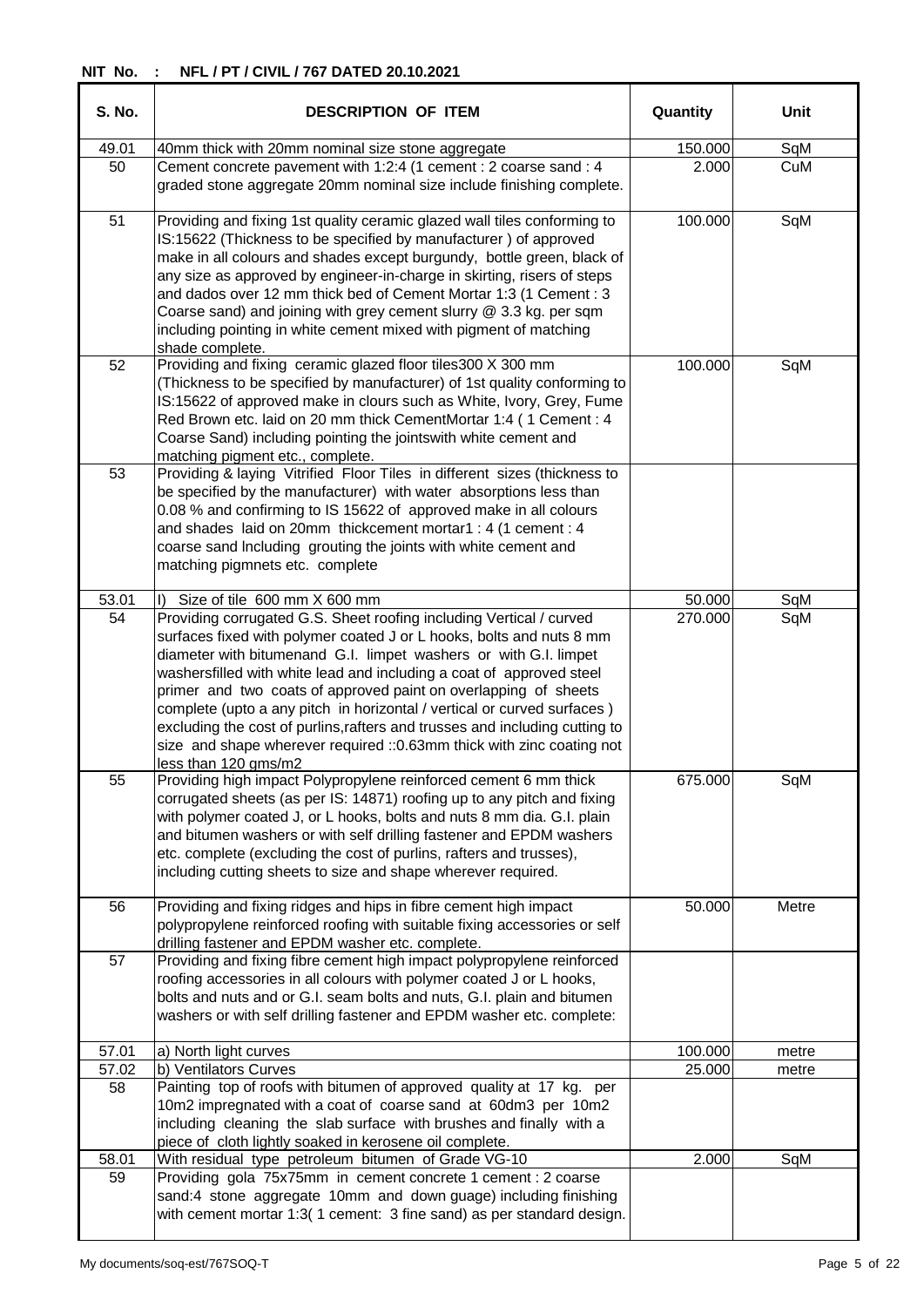| <b>S. No.</b> | <b>DESCRIPTION OF ITEM</b>                                                                                                                                                                                                                                               | Quantity         | Unit         |
|---------------|--------------------------------------------------------------------------------------------------------------------------------------------------------------------------------------------------------------------------------------------------------------------------|------------------|--------------|
| 59.01         | In 75x75mm deep chase.                                                                                                                                                                                                                                                   | 108.000          | metre        |
| 60            | Providing and fixing on wall face unplasticised - Rigid PVC rain<br>waterpipes conforming to IS:13592 Type A including jointing with<br>sealring conforming to IS: 5382 leaving 10mm gap for thermal<br>expansion.                                                       |                  |              |
| 60.01         | a) Single socketed pipes, 75 mm diameter                                                                                                                                                                                                                                 | 60.000           | Metre        |
| 60.02         | b) Single socketed pipes, 110 mm diameter                                                                                                                                                                                                                                | 260.000          | metre        |
| 61            | Providing and fixing on wall face unplasticised PVC moulded<br>fittings/accessoriess for unplasticised Rigid PVC rain water pipes<br>conforming to IS: 13592 Type- A including jointing with seal ring<br>conforming to IS:5382 leaving 10 mm gap for thermal expansion. |                  |              |
| 61.01         | a) Coupler 75mm                                                                                                                                                                                                                                                          | 15.000           | Each         |
| 61.02         | b) Coupler 110mm                                                                                                                                                                                                                                                         | 14.000           | Each         |
| 61.03         | c) Single tee with door 75x75x75 mm                                                                                                                                                                                                                                      | 10.000           | Each         |
| 61.04         | d) Single tee with door 110x110x110 mm                                                                                                                                                                                                                                   | 15.000           | Each         |
| 61.05         | e) Bend 87.5 degreee 75 mm                                                                                                                                                                                                                                               | 25.000           | Each         |
| 61.06         | f) Bend 87.5 degreee 110mm                                                                                                                                                                                                                                               | 50.000           | Each         |
| 61.07         | g) Shoe (Plain) 75 mm                                                                                                                                                                                                                                                    | 15.000           | Each         |
| 61.08<br>62   | h) Shoe (Plain) 110mm<br>Providing and fixing unplasticised-PVC pipe clips of approved design<br>to unplasticised PVC rainwater pipes by means of 50X50X50 mm<br>hard wood plugs screwed with M.S.srews of required length including                                     | 3.000            | Each         |
|               | cutting of brickwork and fixing in cement mortar 1:4 (Icement : 4<br>coarse sand) and making good the wall etc. complete.                                                                                                                                                |                  |              |
| 62.01         | 110mm                                                                                                                                                                                                                                                                    | 3.000            | Each         |
| 63            | 12mm cement plater of mix 1:6 (1 cement : 6 fine sand).                                                                                                                                                                                                                  | 2100.000         | SqM          |
| 64            | 15mm cement plaster on the rough side of single or half brick wall of<br>mix $1:6$ (1 cement : 6 fine sand).                                                                                                                                                             | 530.000          | SqM          |
| 65            | 12mm cement plaster of mix 1:4 (1 cement:4 coarse sand)                                                                                                                                                                                                                  | 102.000          | SqM          |
| 66            | Cement plaster 1:3 (1 cement: 3 coarse sand) finished with a floating<br>coat of neat cement                                                                                                                                                                             | 170.000          | SqM          |
| 67            | Pointing on brick work or Brick Flooring with cement mortar 1:3 (1<br>cement: 3 fine sand):                                                                                                                                                                              |                  |              |
| 67.01         | Flush / ruled / struck or weathered Pointing.                                                                                                                                                                                                                            | 408.000          | SqM          |
| 68            | Repairs to plaster of thickness 12 to 20 mm in patches of area 2.5                                                                                                                                                                                                       |                  |              |
|               | sq.metres and under including cutting the patch in proper                                                                                                                                                                                                                |                  |              |
|               | shape, raking out joints and preparing and plastering the surface<br>of the walls complete including disposal of rubbish to the<br>dumping ground within 50 metres lead:                                                                                                 |                  |              |
| 68.01         | With cement mortar 1:4 (1 cement : 4 fine sand):                                                                                                                                                                                                                         | 1200.000         | SqM          |
| 69            | Fixing chowkhats in existing opening including embedding chowkhats in<br>floors or walls cutting masonry for holdfasts, embedding hold fasts in<br>cement concrete blocks of size 15 x 10 x 10 cm with cement concrete<br>1:3:6 (1 cement : 3 coarse sand : 6 graded sto |                  |              |
| 69.01         | a) Door chokhats.                                                                                                                                                                                                                                                        | 4.000            | Each         |
| 69.02         | b) Window chowkhats.                                                                                                                                                                                                                                                     | 2.000            | Each         |
| 69.03         | c) Clerestory window chowkhats.                                                                                                                                                                                                                                          | 2.000            | Each         |
| 70            | Renewing glass panes, with putty and nails wherever necessary<br>including racking out the old putty Float Glass panes of thickness 4 mm<br>weighing 10 kg/m2                                                                                                            | 60.000           | SqM          |
| 71            | Renewing glass panes and re-fixing existing wooden fillets                                                                                                                                                                                                               |                  |              |
| 71.01         | a) Float Glass panes of thickness 4 mm                                                                                                                                                                                                                                   | 182.500          | SqM          |
| 71.02<br>72   | b) Float glass panes of thickness 5.5 mm<br>Supplying and fixing new wooden fillets wherever necessary: Red                                                                                                                                                              | 12.000<br>95.000 | SqM<br>Metre |
|               | Marindi wood fillets.                                                                                                                                                                                                                                                    |                  |              |
| 73            | Renewal of old putty of glass panes (length)                                                                                                                                                                                                                             | 65.000           | Metre        |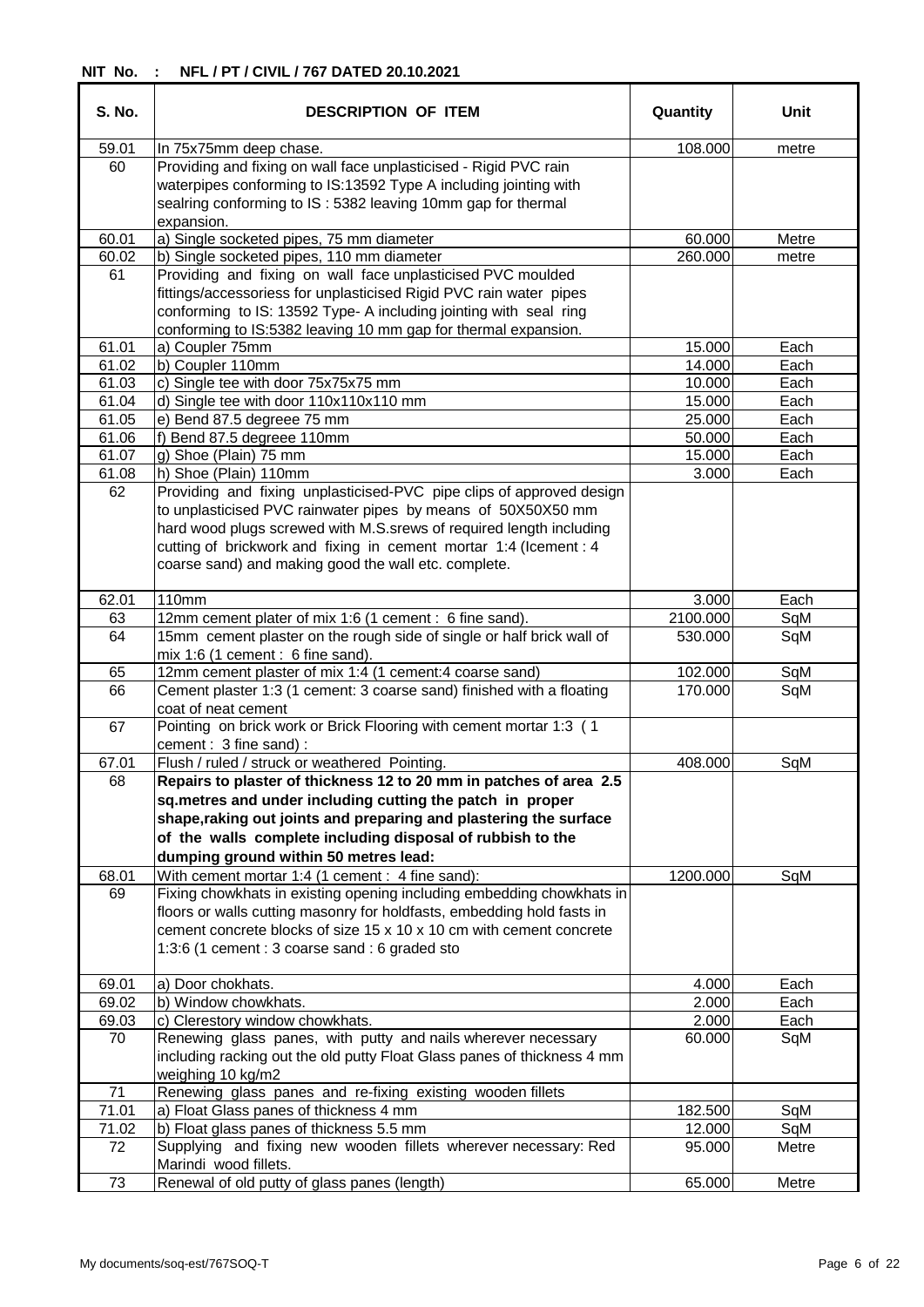| <b>S. No.</b> | <b>DESCRIPTION OF ITEM</b>                                                                                                                                                                                                                                                                                                                                                                                                                                                                                    | Quantity | Unit  |
|---------------|---------------------------------------------------------------------------------------------------------------------------------------------------------------------------------------------------------------------------------------------------------------------------------------------------------------------------------------------------------------------------------------------------------------------------------------------------------------------------------------------------------------|----------|-------|
| 74            | Regrading terracing of mud phaska covered with tiles or bricks, in<br>cement by dismantling tiles or bricks, removing mud plaster<br>preparing the surface of mud phaska to proper slope relaying plaster<br>gobri leaping and tiles or bricks, grouted in cement mortar 1:3(1<br>cement: 3 fine sand) including replacing unserviceable tiles or bricks<br>with new ones and disposal of unserviceable material to the dumping<br>ground(the cost of the new tiles or bricks excluded) within 50 mtrs. lead. | 11.000   | SqM   |
| 75            | Raking out joints in lime or cement mortar and preparing the surface<br>for re-pointing or replastering including disposal of rubbish to the<br>dumping ground within 50 metres lead.                                                                                                                                                                                                                                                                                                                         | 111.000  | SqM   |
| 76            | Demolishing cement concrete mannually/by Mechanical means<br>including disposal of material within 50mtrs lead. As per Direction<br>of Engineer in Charge                                                                                                                                                                                                                                                                                                                                                     |          |       |
| 76.01         | 1:3:6 or richer mix.                                                                                                                                                                                                                                                                                                                                                                                                                                                                                          | 51.000   | CuM   |
| 77            | Demolishing RCC manually/ by mechanical means including disposal of<br>material within 50 metres lead as per direction of Engineer - in - charge.                                                                                                                                                                                                                                                                                                                                                             | 7.000    | CuM   |
| 78            | Extra for cutting reinforcement bars mannually / by Mechanical means<br>in R.C.C. or R.B. work(Payment shall be made on the cross sectional<br>area of R.C.C. or R.B. work). As per Direction of Engineer in Charge                                                                                                                                                                                                                                                                                           | 11.000   | SqM   |
| 79            | Demolishing brick work mannually / by Mechanical means including<br>stacking of serviceable material & disposal of unserviceable material<br>within 50mtrs lead : As per Direction of Engineer in Charge In Cement<br>Mortar.                                                                                                                                                                                                                                                                                 | 40.000   | CuM   |
| 80            | Dismantling doors, windows and clerestory windows (steel or wood)<br>shutter including chowkhats, architrave, holdfasts etc. complete and<br>stacking within 50 metres lead : of area 3 sq.m. and below.(Double leaf<br>shutter shall be treated as 1 unit only formeasurement ) MS Grill<br>fromwindow/vent chowkhats)                                                                                                                                                                                       | 3.000    | Each  |
| 81            | Dismantling roofing including ridges, hips, valleys and gutters etc., and<br>stacking the material within 50 metres lead of:                                                                                                                                                                                                                                                                                                                                                                                  |          |       |
| 81.01         | Asbestos Sheets (CGI Sheets/ Aluminium / any other type Sheets)                                                                                                                                                                                                                                                                                                                                                                                                                                               | 445.000  | SqM   |
| 82            | Dismantling barbed wire or flexible wire rope in fencing including<br>making rolls and stacking with in 50 metre lead.                                                                                                                                                                                                                                                                                                                                                                                        | 41.000   | Kg    |
| 83            | Dismantling mannualy / by Mechanical means including stacking of<br>serviceable material and disposal of unserviceable material within 50<br>metres lead: As per Direction of Engineer in Charge                                                                                                                                                                                                                                                                                                              |          |       |
| 83.01         | a) Water bound macadam road                                                                                                                                                                                                                                                                                                                                                                                                                                                                                   | 11.000   | SqM   |
| 83.02         | b) Bituminous road.                                                                                                                                                                                                                                                                                                                                                                                                                                                                                           | 7.000    | SqM   |
| 84            | Dismantling G.I. pipe (external/internal) including excavation and re-<br>filling trenches after taking out the pipes manaully /by mechanical<br>means including stacking of pipes within 50 meter lead. As per<br>Direction of Engineer in Charge                                                                                                                                                                                                                                                            |          |       |
| 84.01         | a) 15mm to 40mm nominal bore.                                                                                                                                                                                                                                                                                                                                                                                                                                                                                 | 75.000   | Metre |
| 84.02         | b) Above 40mm. nominal bore.                                                                                                                                                                                                                                                                                                                                                                                                                                                                                  | 2.000    | metre |
| 85            | Dismentling old plaster or skirting raking out joints and cleaning the<br>surface for plaster including disposal of rubbish to the dumping ground<br>with in 50 metre lead.                                                                                                                                                                                                                                                                                                                                   | 340.000  | SqM   |
| 86            | Dismantling aluminium/ Gypsum or wooden partitions, doors, windows,<br>fixed glazing and false ceiling including disposal of unserviceable<br>surplus material and stacking of serviceable material with in 50 meters<br>lead as directed by Engineer-in-charge.                                                                                                                                                                                                                                              | 26.000   | SqM   |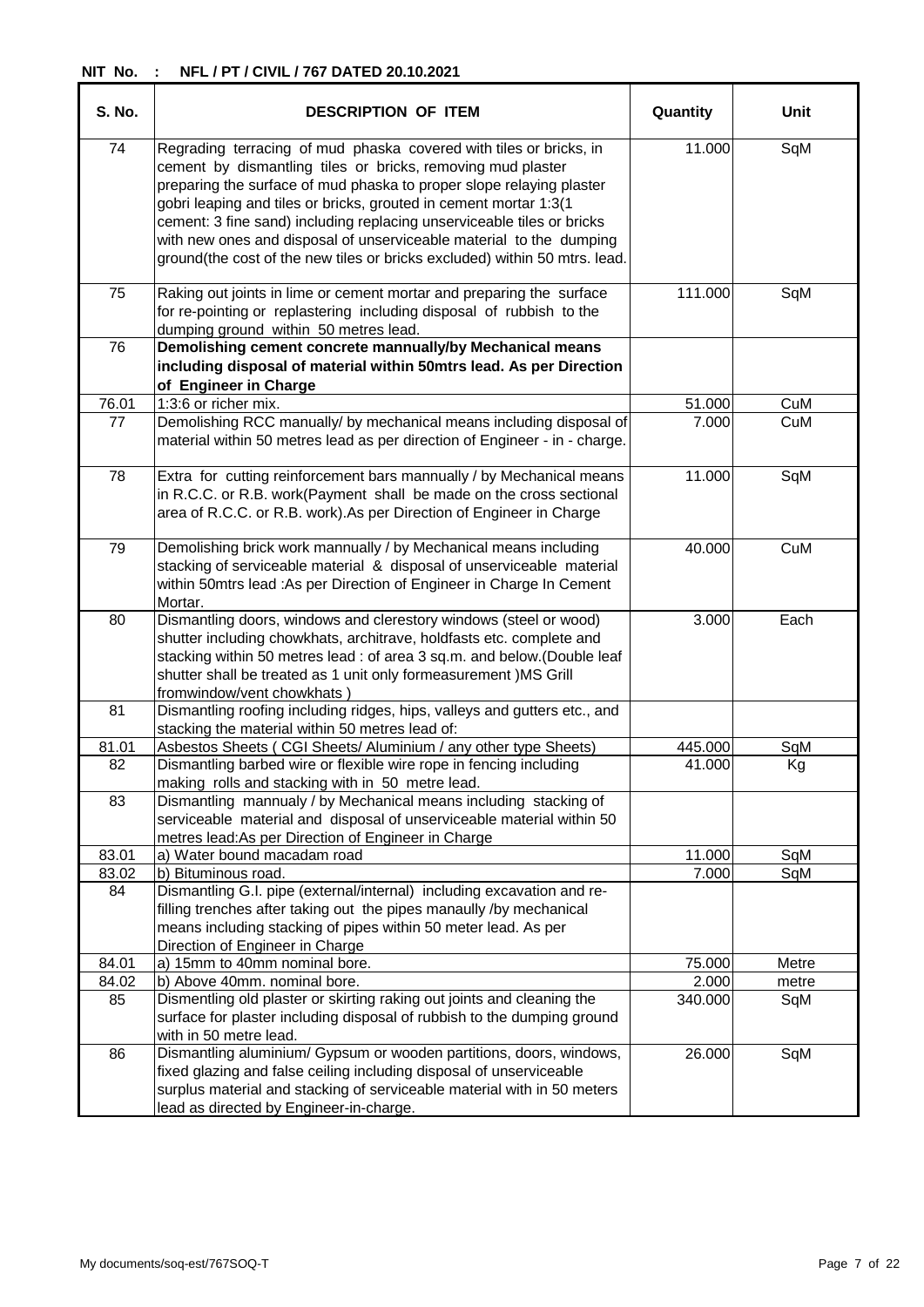| S. No.      | <b>DESCRIPTION OF ITEM</b>                                                                                                                                                                                                                                                                                                                                                                                                                                                                                                                                                                                                                                                                                                                                                           | Quantity | Unit  |
|-------------|--------------------------------------------------------------------------------------------------------------------------------------------------------------------------------------------------------------------------------------------------------------------------------------------------------------------------------------------------------------------------------------------------------------------------------------------------------------------------------------------------------------------------------------------------------------------------------------------------------------------------------------------------------------------------------------------------------------------------------------------------------------------------------------|----------|-------|
| 87          | Fencing with R.C.C. post placed at required distance, embedded in<br>cement concrete blocks, every 15th post, last but one end post and<br>corner post shall be strutted on both sides and end post one side only,<br>provided with horizontal lines and two diagonals othe post (cost of<br>R.C.C. posts, struts, earth work and concrete to be paid for separately)<br>:- Payment to be made per metre cost of total length of barbed wire<br>used. (Payment to be made on the bases of per Metre length of<br>individual barbed wire erected) With G.I. barbed wire.                                                                                                                                                                                                              | 2.000    | Metre |
| 88          | Supplying at site Angle Iron Posts and struts of required sizes<br>including bottom to be split and bent at right angle in opposite<br>directions for 10 cm length and drilling holes upto 10 mm dia                                                                                                                                                                                                                                                                                                                                                                                                                                                                                                                                                                                 | 2.000    | Kg    |
| 89          | Providing and fixing concertina coil fencing with punched tape<br>concertina coil 600 mm dia 10 metre openable length (total length 90<br>m), having 50 nos rounds per 6 metre length, upto 3 m height of wall<br>with existing angle iron 'Y' shaped placed 2.4 m or 3.00 m apart and<br>with 9 horizontal R.B.T. reinforced barbed wire, stud tied with G.I.<br>staples and G.I. clips to retain horizontal, including necessary bolts or<br>G.I. barbed wire tied to angle iron, all complete as per direction of<br>Engineer-in-charge, with reinforced barbed tape(R.B.T.) / Spring core<br>(2.5mm thick) wire of high tensile strength of 165 kg/ sq.mm with tape<br>(0.52 mm thick) and weight 43.478 gm/ metre (cost of M.S. angle, C.C.<br>blocks shall be paid separately) | 300.000  | Metre |
| 90          | Providing and laying 60mm thick faciory made cement concrete<br>interlocking paver block of M-30 grade made by block making machine<br>with strong vibratory compaction, of approved s; ze, design & shape,<br>laid in required colour and pattern over and including 50mm thick<br>compacted bed of coarse sand, filling the joints with line sand etc. all<br>complete as per the direction of Engineer-in-charge.                                                                                                                                                                                                                                                                                                                                                                 | 400.000  | SqM   |
| 90.1        | Providing and fixing G.I. chain link fabric fencing of required width<br>inmesh size 25x25 mm made of G.I. wire of dia 3 mm<br>includingstrengthening with 2 mm dia wire or nuts, bolts and washers<br>asrequired complete as per the direction of Engineer-in-charge.                                                                                                                                                                                                                                                                                                                                                                                                                                                                                                               | 301.000  | SqM   |
| 91          | Providing and fixing white vitreous china pedastal type water closet<br>(Europeon type) with seat and lid 10 litters low level white viterous<br>china low level flushing cistern & CP flush bend flushing cistern with<br>fittings and CI / MS brackets, 40mm flush bend, overflow arrangement<br>with specials of standered make and mosquto proof coupling of<br>approved municipal design complete including painting of fittings and<br>bracket, cutting and making good the walls and floors wherever<br>required:                                                                                                                                                                                                                                                             |          |       |
| 91.01       | W.C.Pan with black/white solid plastic seat and lid                                                                                                                                                                                                                                                                                                                                                                                                                                                                                                                                                                                                                                                                                                                                  | 3.000    | Each  |
| 92          | Providing and fixing wash basin with C.I. brackets, 15 mm dia CPBrass<br>single hole basin mixer of approved quality and make, including painting<br>of fittings and brackets, cutting and makinggood the walls wherever<br>required:-                                                                                                                                                                                                                                                                                                                                                                                                                                                                                                                                               |          |       |
| 92.01<br>93 | (a) White Vitreous ChinaWash basin size 550x400 mm with a 15 mm C<br>Providing and fixing / replacing Stainless steel A ISI 304 kitchen sink<br>as per I.s. 13983 with C.I. Brackets and stainless steel plug 40mm<br>including painting of fittings and brackets, cutting and makinggood the<br>walls wherever required:                                                                                                                                                                                                                                                                                                                                                                                                                                                            | 2.000    | Each  |
| 93.01       | Kitchen sink without drain board. 610 X 460mm bowl depth 200 mm                                                                                                                                                                                                                                                                                                                                                                                                                                                                                                                                                                                                                                                                                                                      | 6.000    | Each  |
| 94          | Providing and fixing / replacing white vitreous china water closet<br>squatting pan(Indian type)                                                                                                                                                                                                                                                                                                                                                                                                                                                                                                                                                                                                                                                                                     |          |       |
| 94.01       | Long pattern W.C. pan of size 580mm./ Orrisa pattern 580 X 440 mm                                                                                                                                                                                                                                                                                                                                                                                                                                                                                                                                                                                                                                                                                                                    | 26.000   | Each  |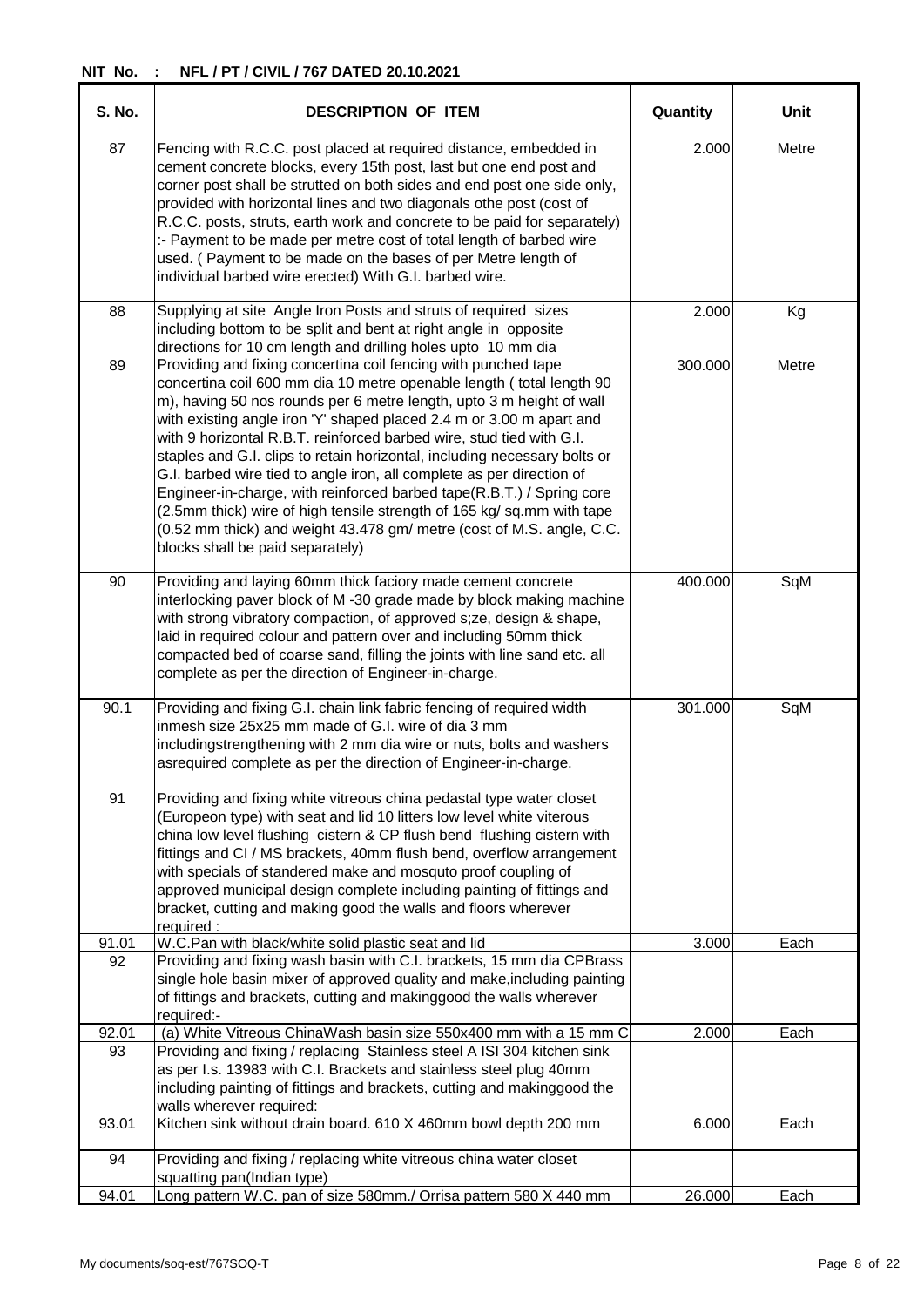| S. No. | <b>DESCRIPTION OF ITEM</b>                                                                                                                                                                                                              | Quantity | <b>Unit</b> |
|--------|-----------------------------------------------------------------------------------------------------------------------------------------------------------------------------------------------------------------------------------------|----------|-------------|
| 95     | Providing and fixing / replacing white vitreous chine pedestal type<br>(European type/wash down type)water closet pan of of approved make                                                                                               | 16.000   | Each        |
| 96     | Providing and fixing 8 mm dia C.P. / S.S. Jet with flexible tube upto 1<br>metre long with S.S. triangular plate to Eureopean type W.C. of quality<br>and make as approved by Engineer - in - charge.                                   | 28.000   | Each        |
| 97     | Providing and fixing / replacing P.V.C. low level flushing cistern with<br>manuallycontrolled device (handle lever) conforming to IS 7231, with all<br>fittings and fixtures complete                                                   |          |             |
| 97.01  | 10 litre capacity - White                                                                                                                                                                                                               | 52.000   | Each        |
| 98     | Providing and fixing solid plastic seat with lid for pedestal type W.C.<br>pan complete:                                                                                                                                                |          |             |
| 98.01  | <b>Black Solid Plastic Seat with lid</b>                                                                                                                                                                                                | 7.000    | Each        |
| 98.02  | White Solid Plastic Seat with lid                                                                                                                                                                                                       | 66.000   | Each        |
| 99     | Providing and fixing / replacing controlled flush low level cistern made<br>of vitreous china with all fittings complete :                                                                                                              |          |             |
| 99.01  | 10 Litre (full flush) capacity - white                                                                                                                                                                                                  | 3.000    | Each        |
| 100    | Providing and fixing G.I. inlet connection for flush pipe connecting<br>with W.C.Pan                                                                                                                                                    | 24.000   | Each        |
| 101    | Providing and fixing CP Brass Single lever telephonic wall mixer of<br>quality & make as approved by Engineer in charge. 15 mm nominal dia                                                                                              | 2.000    | Each        |
| 102    | Providing and fixing / replacing white vitreous china flat back or wall<br>corner type lipped front urinal basin of 430x260x350mm and<br>340x410x265mm sizes respectively.                                                              | 10.000   | Each        |
| 103    | Providing and fixing / replacing white vitreous china wash basin<br>including making all connections but excluding the cost of fittings :                                                                                               |          |             |
| 103.01 | a) Flat back wash basin of size 550x400mm.                                                                                                                                                                                              | 25.000   | Each        |
| 103.02 | b) Flat back wash basin of size 450x300mm                                                                                                                                                                                               | 9.000    | Each        |
| 104    | Providing and fixing P.V.C. waste pipe for sink or wash basin including<br>P.V.C.waste fittings complete.                                                                                                                               |          |             |
| 104.01 | a) semi rigid pipe 32 mm dia                                                                                                                                                                                                            | 1340.000 | Each        |
| 104.02 | b) semi rigid pipe 40 mm dia                                                                                                                                                                                                            | 51.000   | Each        |
| 105    | Providing and fixing 100mm Sand Cast Iron/C.P. grating for gully trap.                                                                                                                                                                  | 435.000  | Each        |
| 106    | Providing and fixing / replacing 600 X 450 mm bevelled / Plain edge<br>mirror of superior glass (of approved quality) complete with 6mm thick<br>hard board ground fixed to wooden cleats with C.P brass screws and<br>washers Complete | 44.000   | Each        |
| 107    | Providing and fixing toilet paper holder C.P. Brass                                                                                                                                                                                     | 3.000    | Each        |
| 108    | Providing and fixing soil, waste and vent pipes: Sand cast iron S&S<br>pipe. As per IS 1729                                                                                                                                             |          |             |
| 108.01 | a) 100mm dia                                                                                                                                                                                                                            | 2.000    | Metre       |
| 108.02 | b) 75mm dia                                                                                                                                                                                                                             | 2.000    | Metre       |
| 109    | Providing and fixing plain bend of required degree 100mm Sand cast<br>iron S&S as per IS 1729                                                                                                                                           | 3.000    | Each        |
| 110    | Providing and fixing Cast iron trap of self cleansing design with<br>Sand Cast iron screwed down or hinged grating with or without<br>vent arm complete, inclulding cost of cutting and making good the<br>walls and floors:            |          |             |
| 110.01 | 100mm inlet and 75mm outlet Sand cast iron S&S as per IS 1729                                                                                                                                                                           | 9.000    | Each        |
| 111    | Providing & fixing PTMT shelf 440 mm long, 124 mm width and 36 mm<br>height of approved quality and colour, weighing not less than 300gms                                                                                               | 28.000   | Each        |
| 112    | Providing and fixing G.I. pipes complete with G.I. fittings and<br>clamps, including cutting and making good the walls etc. (internal<br>work) : Exposed on wall                                                                        |          |             |
| 112.01 | a) 15mm nominal bore.                                                                                                                                                                                                                   | 490.000  | Metre       |
| 112.02 | b) 20mm nominal bore.                                                                                                                                                                                                                   | 135.000  | Metre       |
| 112.03 | c) 25mm nominal bore                                                                                                                                                                                                                    | 58.000   | Metre       |
| 112.04 | d) 32mm nominal bore                                                                                                                                                                                                                    | 3.000    | Metre       |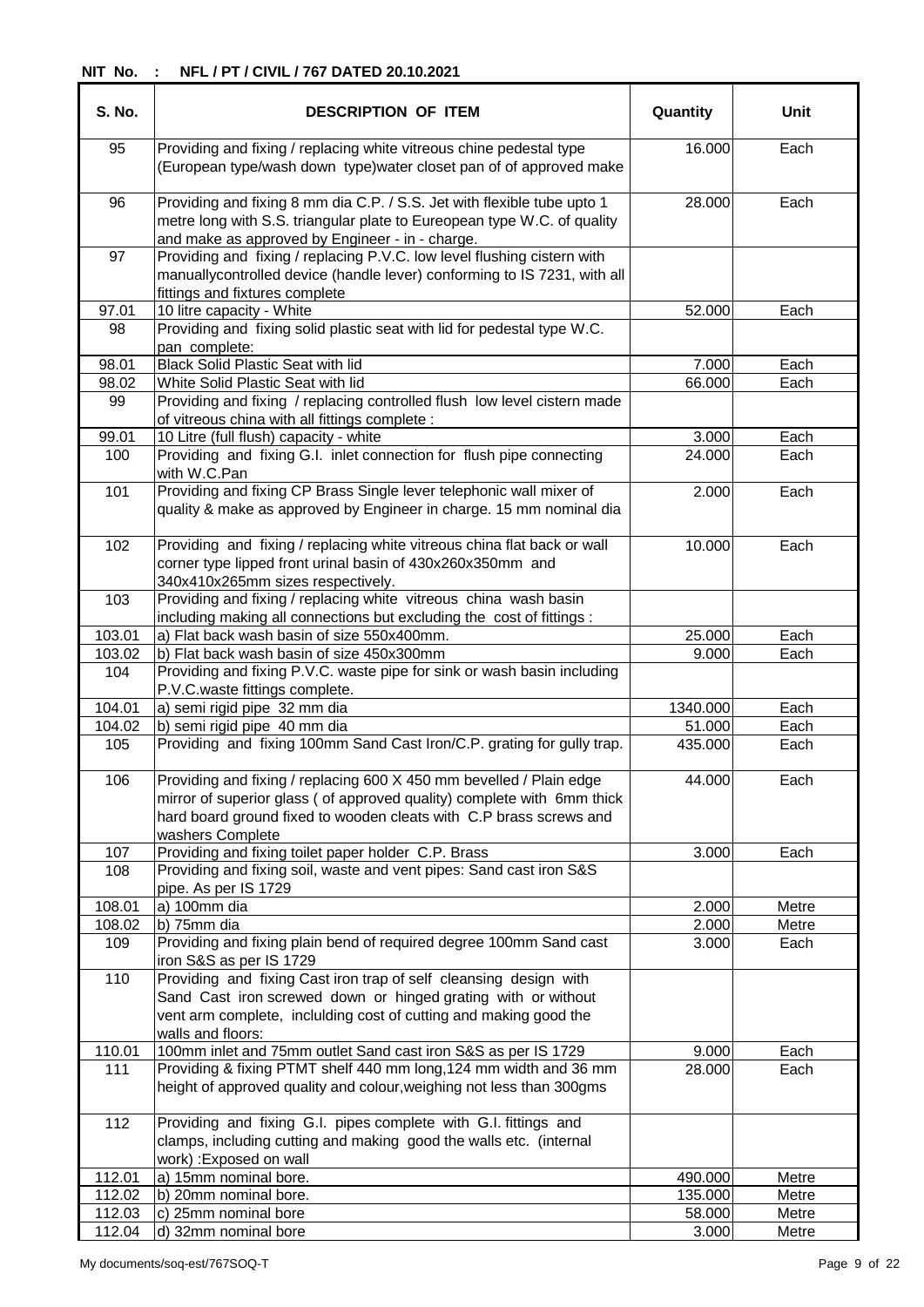| <b>S. No.</b> | <b>DESCRIPTION OF ITEM</b>                                                                                                                           | Quantity | Unit  |
|---------------|------------------------------------------------------------------------------------------------------------------------------------------------------|----------|-------|
| 112.05        | e) 40mm nominal bore                                                                                                                                 | 3.000    | Metre |
| 112.06        | f) 50mm dia nominal bore                                                                                                                             | 2.000    | Metre |
| 113           | Providing and fixing G.I. pipes complete with G.I. fittings including<br>trenching and refilling etc. (external work).                               |          |       |
| 113.01        | a) 15mm nominal bore.                                                                                                                                | 85.000   | Metre |
| 113.02        | b) 20mm nominal bore.                                                                                                                                | 175.000  | Metre |
| 113.03        | c) 25mm nominal bore                                                                                                                                 | 11.000   | Metre |
| 113.04        | d) 32mm nominal bore                                                                                                                                 | 3.000    | Metre |
| 113.05        | e) 40mm nominal bore                                                                                                                                 | 5.000    | Metre |
| 113.06        | f) 50mm dia nominal bore                                                                                                                             | 5.000    | Metre |
| 114           | Providing and fixing brass bib cock of approved quality: 15mm nominal                                                                                | 180.000  | Each  |
|               | bore.                                                                                                                                                |          |       |
| 115           | Providing and fixing brass stop cock of approved quality :                                                                                           |          |       |
| 115.01        | a) 15mm nominal bore.                                                                                                                                | 110.000  | Each  |
| 115.02        | b) 20mm nominal bore.                                                                                                                                | 12.000   | Each  |
| 116           | Providing and fixing gun metal gate valve with C.I. wheel of<br>approved quality (screw end) :                                                       |          |       |
| 116.01        | a) 20 mm nominal bore.                                                                                                                               | 25.000   | Each  |
| 116.02        | b) 25 mm nominal bore.                                                                                                                               | 20.000   | Each  |
| 116.03        | c) 40 mm nominal bore.                                                                                                                               | 2.000    | Each  |
| 116.04        | d) 50 mm nominal bore.                                                                                                                               | 2.000    | Each  |
| 117           | Providing and fixing ball valve (Brass) of approved quality complete :<br>High or low pressure with plastic floats                                   |          |       |
| 117.01        | 15mm nominal bore                                                                                                                                    | 234.000  | Each  |
| 118           | Providing and fixing unplasticised P.V.C. connection pipe with brass                                                                                 | 427.000  | Each  |
| 119           | unions : 45 Cm length - 15 mm nominal bore<br>Providing and fixing C.P. Brass shower rose with 15 or 20mm inlet:                                     | 5.000    | Each  |
|               | 100mm diameter.                                                                                                                                      |          |       |
| 120           | Providing lead caulked joints to spun iron pipes and specials including<br>testing of joints but excluding the cost of pig lead. 150mm diametre pipe | 6.000    | Each  |
| 121           | Supply pig lead / Lead Wool at site of work.                                                                                                         | 40.000   | Kg    |
| 122           | Painting G.I.pipes and fittings with two coats of anti-corrosuve<br>bitumastic paint of approved quality:                                            |          |       |
| 122.01        | a) 40mm diameter pipe.                                                                                                                               | 2.000    | Metre |
| 122.02        | b) 50mm diameter pipe.                                                                                                                               | 2.000    |       |
|               | Providing and filling sand (fine sand) of grading zone v orcoarser                                                                                   |          | Metre |
| 123           | grade alround the G.I. Pipes in external work.                                                                                                       |          |       |
| 123.01        | a) 40mm diameter pipe.                                                                                                                               | 2.000    | Metre |
| 123.02        | b) 50mm diameter pipe.                                                                                                                               | 2.000    | Metre |
| 124           | Providing and fixing C.P.Brass bib cock of approved quality conforming<br>to IS8931, 15 mm nominal bore                                              | 7.000    | Each  |
| 125           | Providing and fixing C.P. brass long body bib cock of approved quality                                                                               | 6.000    | Each  |
|               | conforming to IS standards and weighing not less than 690 gms. 15<br>mm nominal bore                                                                 |          |       |
| 126           | Cutting holes upto 30x30cm in walls including making good the same:                                                                                  |          |       |
| 126.01        | With Common Burnt Clay F.P.S. (Non Modular) Bricks.                                                                                                  | 41.000   | Each  |
| 127           | Cutting holes upto 15cm x 15cm in R.C.C.floors and roofs for passing                                                                                 | 4.000    | Each  |
|               | drain pipe etc. and repairing the holes after insertion of drain pipe etc.<br>with cement concrete 1:2:4 (1 cement:2 coarse sand:4 graded stone      |          |       |
|               | aggregate 20mm nominal size) including finishing complete so as to<br>make it leak proof.                                                            |          |       |
| 128           | Making chase upto 7.5 X 7.5 cm in walls including making good and<br>finishing with matching surface after housing pipes ete.                        | 22.000   | Metre |
| 129           | Dry stone pitching 22.5 cm thick laid in courses and required profile                                                                                | 2.000    | SqM   |
|               | with hammer dresses stone having no side less than 15 cm with                                                                                        |          |       |
|               |                                                                                                                                                      |          |       |
|               | minimum depth of 20 cm including preparing the bedding surface etc all                                                                               |          |       |
| 130           | complete (Payment for stone to be made seperatly)<br>Providing and fixing PTMT bib cock of approved quality and colour 15                            | 250.000  | Each  |
|               | mm nominal bore, 86 mm long, weighing not less than 88gms                                                                                            |          |       |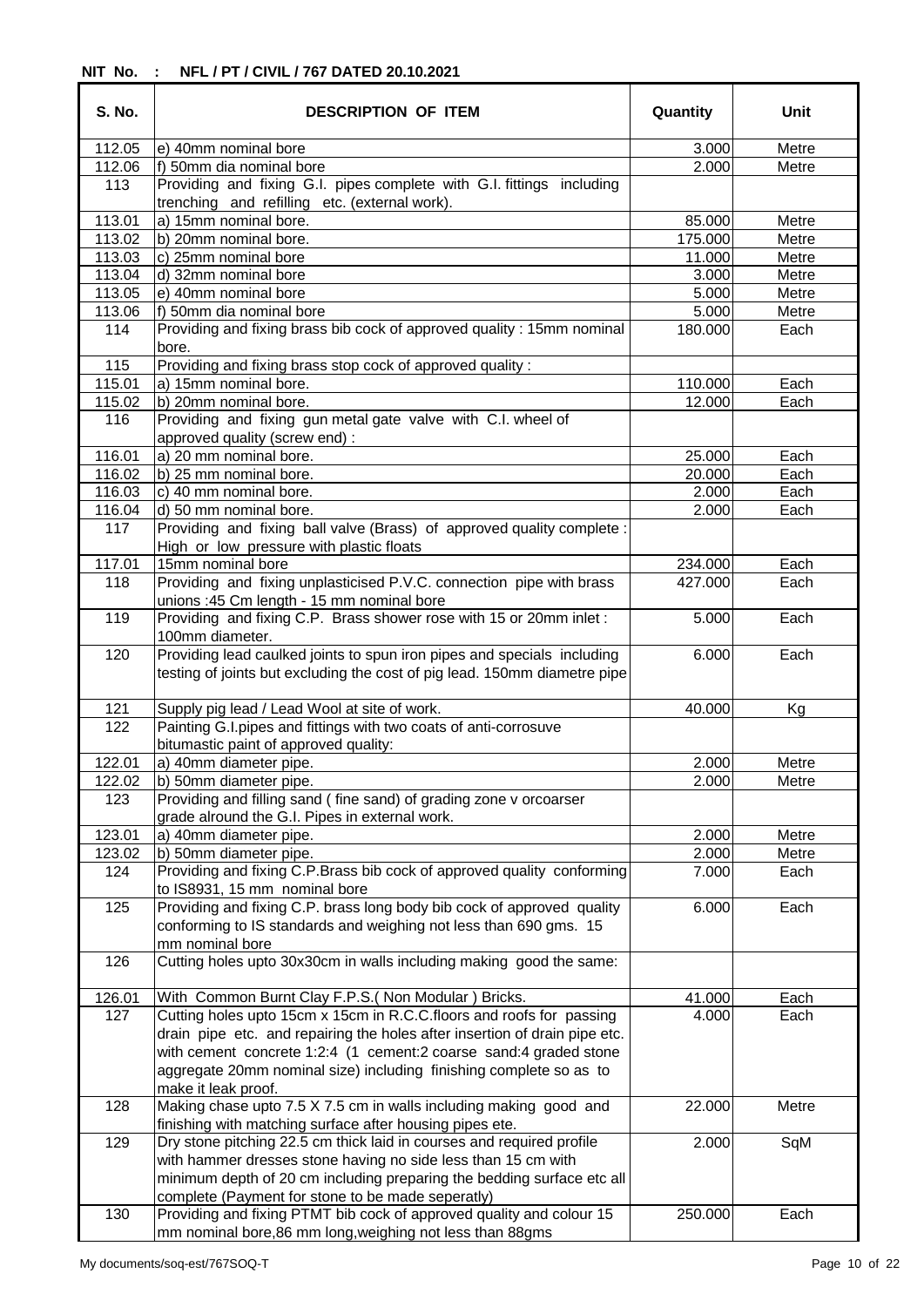| <b>S. No.</b> | <b>DESCRIPTION OF ITEM</b>                                                                                                                                                                                                                                                                                                                                                                                                                                                                                                                                                                                                                                                                                                                                                                                                                                                                                                                                                                                     | Quantity | Unit  |
|---------------|----------------------------------------------------------------------------------------------------------------------------------------------------------------------------------------------------------------------------------------------------------------------------------------------------------------------------------------------------------------------------------------------------------------------------------------------------------------------------------------------------------------------------------------------------------------------------------------------------------------------------------------------------------------------------------------------------------------------------------------------------------------------------------------------------------------------------------------------------------------------------------------------------------------------------------------------------------------------------------------------------------------|----------|-------|
| 131           | Providing and fixing PTMT stop cock of approved quality and colour 15<br>mm nominal bore, 86 mm long, weighing not less than 88gms                                                                                                                                                                                                                                                                                                                                                                                                                                                                                                                                                                                                                                                                                                                                                                                                                                                                             | 115.000  | Each  |
| 132           | Providing and fixing PTMT pillar cock of approved quality and colour 15<br>mm nominal bore, 107 mm long, weighing not less than 110 gms                                                                                                                                                                                                                                                                                                                                                                                                                                                                                                                                                                                                                                                                                                                                                                                                                                                                        | 45.000   | Each  |
| 133           | Providing and fixing PTMT grating of approved quality and colour<br>Circular type 100 mm nominal dia                                                                                                                                                                                                                                                                                                                                                                                                                                                                                                                                                                                                                                                                                                                                                                                                                                                                                                           | 2.000    | Each  |
| 134           | Providing & fixing PTMT Ball cock of approved quality, colour and<br>make complete with Epoxy coated aluminium rod with L.P./H.P.H.D.<br>plastic ball 15 mm nominal bore, 105 mm long, weighing not less than<br>138 gms                                                                                                                                                                                                                                                                                                                                                                                                                                                                                                                                                                                                                                                                                                                                                                                       | 175.000  | Each  |
| 135           | Providing & fixing PTMT swivelling shower, 15 mm nominal bore,<br>weighing not less than 40 gms                                                                                                                                                                                                                                                                                                                                                                                                                                                                                                                                                                                                                                                                                                                                                                                                                                                                                                                | 41.000   | Each  |
| 136           | Providing & fixing unplasticised PVC connection pipe with PTMT nuts,<br>collar and bush of approved quality and colour 15 mm nominal bore<br>with 45 cm length                                                                                                                                                                                                                                                                                                                                                                                                                                                                                                                                                                                                                                                                                                                                                                                                                                                 | 130.000  | Each  |
| 137           | Providing, laying & jointing glazed stoneware pipe class SP - 1 with stiff<br>mixture of cement mortar in the proportion of 1:1(1 cement:1 fine<br>sand) including testing of joints etc. complete: 100 mm dia                                                                                                                                                                                                                                                                                                                                                                                                                                                                                                                                                                                                                                                                                                                                                                                                 | 2.000    | Metre |
| 138           | Providing and laying cement concrete 1:5:10(1 cement:5 Coarse<br>sand:10 graded stone aggregate 40mm nominal size) alround<br>S.W.pipes including bed concrete as per standard desing: 100mm<br>diameter S.W.pipe.                                                                                                                                                                                                                                                                                                                                                                                                                                                                                                                                                                                                                                                                                                                                                                                             | 2.000    | Metre |
| 139           | Constructing brick masonry manhole in cement mortar 1:4 (1 cement:4<br>coarse sand) R.C.C. top slab with 1:2:4mix (1 cement:2 coarse sand:4<br>graded stone aggregate 20 mm nominal size), coarse sand:4 graded<br>stone aggregate 20 mm nominal size), foundation concrete 1:4:8 mix (1<br>cement:4 coarse sand:8 graded stone aggregate 40 mm nominal size)<br>inside plastering 12mm thick with cement mortar 1:3 (1 cement:3<br>coarse sand): Finished with floating coatof neat cement and making<br>channels in cement concrete 1:2:4 (1cement:2 coarse sand:4graded<br>stone aggregate 20 mm nominal size) finished with a floating coat of<br>neat cement complete as per standard design:                                                                                                                                                                                                                                                                                                             |          |       |
| 139.01<br>140 | Inside size 90x80 cm and 45 cm deep including C.I. cover with frame<br>(Light duty) 455x610 mm internal dimensions total weight of cover<br>andframe to be not less than 38 kg (weight of cover 23 kg and weight<br>of frame 15 kg). With F.R.S. bricks.<br>Providing & fixing square mouth S.W. gully trapclass SP-1 complete<br>with C.I. Grating brick masonry chamber with water tight CI cover with<br>frameof 300X300 mm size (inside) the weight of cover to be not less<br>than 4.50kg and frame to be not less than 2.70 kg as per standard                                                                                                                                                                                                                                                                                                                                                                                                                                                           | 2.000    | Each  |
| 140.01        | design<br>100X100 mm size P Type with Common burnt clay FPS ( Non<br>Modular) bricks of class designation 7.5                                                                                                                                                                                                                                                                                                                                                                                                                                                                                                                                                                                                                                                                                                                                                                                                                                                                                                  | 2.000    | Each  |
| 141           | Providing and fixing anodised aluminium work for doors, windows,<br>ventilators and partitions with extruded built up standrad tublar<br>section /Z section and other sections of approved make confirming to<br>section /Z section and other sections of approved make confirming to<br>shade according to IS:1868.(Minium anodic coating of grade AC 15)<br>fixed withdash fastners of required dia and size including necessary<br>filling up the gaps at junctions at top, bottom and sides with filling up<br>the gaps at junctions at top, bottom and sides with required EDPM<br>rubber/ PVC /neoprene felt etc. Aluminium sections shall be smooth,<br>rust free, straight mitred and jointed mechanically wherever required<br>including cleat angle, Aluminium snap beading for glazing/panelling C.P.<br>brass/stainless steel screws all complete as per Architectural<br>drawings and the directions of Engineer- in-charge. (Glazing,<br>panelling and dash fasteners to be paid for separately) |          |       |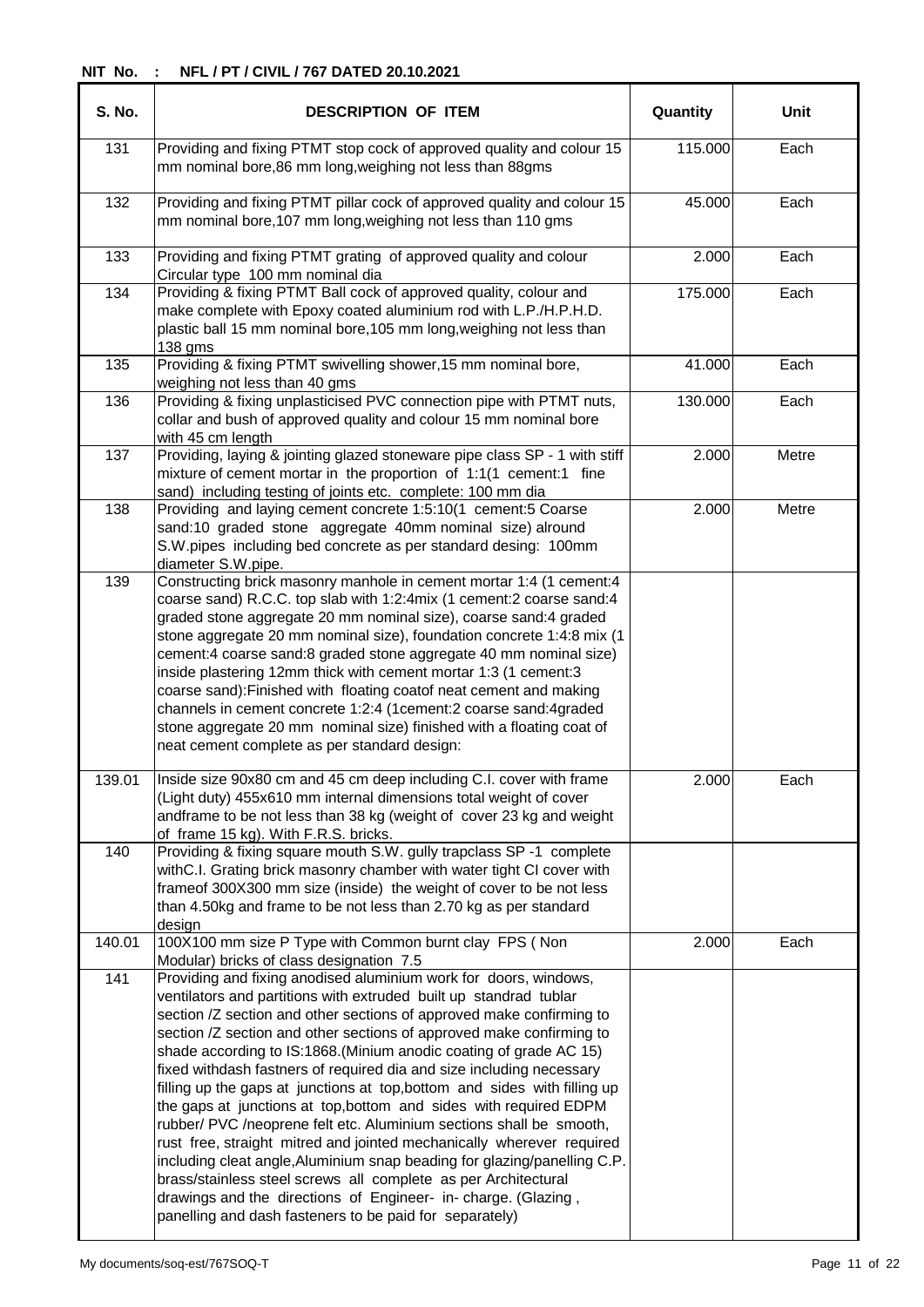| <b>S. No.</b> | <b>DESCRIPTION OF ITEM</b>                                                                                                                                                                                                                                                                                                                                                                                                                                                                                                                                                                                                                                                                                                                                                                                                                                                                                                                                                            | Quantity | Unit |
|---------------|---------------------------------------------------------------------------------------------------------------------------------------------------------------------------------------------------------------------------------------------------------------------------------------------------------------------------------------------------------------------------------------------------------------------------------------------------------------------------------------------------------------------------------------------------------------------------------------------------------------------------------------------------------------------------------------------------------------------------------------------------------------------------------------------------------------------------------------------------------------------------------------------------------------------------------------------------------------------------------------|----------|------|
| 141.01        | a) For fixed portion.                                                                                                                                                                                                                                                                                                                                                                                                                                                                                                                                                                                                                                                                                                                                                                                                                                                                                                                                                                 | 250.000  | Kg   |
| 141.02        | b) For shutters of doors, windows and ventilators including providing<br>and fixing hinges/pivots and making provision for fixing of fittings<br>wherever required including the cost of EDPM Rubber/neoprene<br>gasket required (Fittings shall be paid separately)                                                                                                                                                                                                                                                                                                                                                                                                                                                                                                                                                                                                                                                                                                                  | 170.000  | Kg   |
| 142           | Providing and fixing glazing in aluminium door, window, ventilator<br>shutters and partitions etc. with EDPM Rubber/neoprene gasket etc.<br>complete as per the structural drawings and thedirection of Engineer-in-<br>charge. (cost of aluminium snap beading shall be paid in basic item.)                                                                                                                                                                                                                                                                                                                                                                                                                                                                                                                                                                                                                                                                                         |          |      |
| 142.01        | a) With float glass panes 4 mm thickness                                                                                                                                                                                                                                                                                                                                                                                                                                                                                                                                                                                                                                                                                                                                                                                                                                                                                                                                              | 5.000    | SqM  |
| 142.02        | b) With float glass panes of 5.50mm thikness                                                                                                                                                                                                                                                                                                                                                                                                                                                                                                                                                                                                                                                                                                                                                                                                                                                                                                                                          | 27.000   | SqM  |
| 143.1         | Providing and fixing double action hydraulic floorspring of Providing<br>and fixing double action hydraulic floorspring of approved brand and<br>manufacture IS: 6315, having brand log embossed on the body/plate<br>with double spring mechanism and door weight up to 125 kg for doors<br>including cost of cutting floors, embedding in floors as required and<br>making good the same matching to the existing floor finishing and<br>coverplates with brass pivot and single piece M.S. Sheet outer box with<br>slide plate etc. complete as per the direction of Engineer-in-charge.                                                                                                                                                                                                                                                                                                                                                                                           |          |      |
| 143.01        | With Stainless Steel cover plate minimum 1.25 mm thickness                                                                                                                                                                                                                                                                                                                                                                                                                                                                                                                                                                                                                                                                                                                                                                                                                                                                                                                            | 15.000   | Each |
| 143.02        | Providing and fixing 12 mm thick frameless toughened glass<br>doorshutter /shelf etc of approved brand and manufacture,<br>includingproviding and fixing top & bottom pivot & spring type fixing<br>arrangementand making necessary holes etc. for fixing required door<br>fittings, allcomplete as per direction of Engineer-in-charge                                                                                                                                                                                                                                                                                                                                                                                                                                                                                                                                                                                                                                               | 6.000    | SqM  |
| 144           | Grading roof for water proofing treatment with                                                                                                                                                                                                                                                                                                                                                                                                                                                                                                                                                                                                                                                                                                                                                                                                                                                                                                                                        |          |      |
| 144.01        | a) Cement concrete 1:2:4 (1 cement : 2 coarse sand : 4 graded stone<br>aggregate 20 mm nominal size)                                                                                                                                                                                                                                                                                                                                                                                                                                                                                                                                                                                                                                                                                                                                                                                                                                                                                  | 3.000    | CuM  |
| 144.02        | b) Cement mortar 1:3 (1 cement : 3 coarse sand)                                                                                                                                                                                                                                                                                                                                                                                                                                                                                                                                                                                                                                                                                                                                                                                                                                                                                                                                       | 2.000    | CuM  |
| 145<br>146    | Providing & laying in situ five courses of water proofing treatment with<br>APP (Atactic Polypropylene) modified Polymeric membrane membrane<br>APP (Atactic Polypropylene) modified Polymeric membrane membrane<br>sqm, 2nd & 4th courses of bonding material @ 1.20 Kg/sqm, which<br>shall consist of blown type bitumen of grade 85/25 conforming to<br>IS:702, 3rd layer of membrane APP Modified Polymeric memberane<br>IS:702, 3rd layer of membrane APP Modified Polymeric memberane<br>2.0mm thick of 3.00 Kg/sqm weight consisting of five layers<br>prefabricated with centre core as 100 micron (min.) HMHDPE film<br>sandwiched on both sides with polymericmix and the plymeric mix is<br>protected on both side with 20 micron HMHDPE film. 5th, the top most<br>layer shall be finished with brick tiles of class esignated 10 grouted<br>with cement mortar 1:3( 1 Cement : 3 Fine Sand) finished neat ( Item<br>of Laying Bricks tiles shall be paid for seperately) | 3.000    | SqM  |
|               | NON - SCHEDULE ITEMS (OPERATIONAL ITEMS) :<br><b>CARPENTARY WORKS</b>                                                                                                                                                                                                                                                                                                                                                                                                                                                                                                                                                                                                                                                                                                                                                                                                                                                                                                                 |          |      |
| 146.01        | Petty repairs to door / window by reparing the wooden parts / wire<br>mesh /tightening of screws, edge-straightening / wiremesh tightening /<br>adjusting the fittings and hinges as the case may be, etc. for smooth<br>operation of the shutters complete as per site requirement. (Payment<br>shall be made for each door or Window irrespective of no of shutters.)                                                                                                                                                                                                                                                                                                                                                                                                                                                                                                                                                                                                               | 4450.000 | Each |
| 147           | Replacement/fixing / refixing door/window shutter including removing<br>oldshutterand fittings wherever required, refixing of old fittings to the<br>new shutter, adjusting theshuttter by cutting, plaining / easing / oiling<br>for smooth functioning complete. (Payment shall be made for each<br>door / window irrespective of the the Nos. of shutters)                                                                                                                                                                                                                                                                                                                                                                                                                                                                                                                                                                                                                         | 276.000  | Each |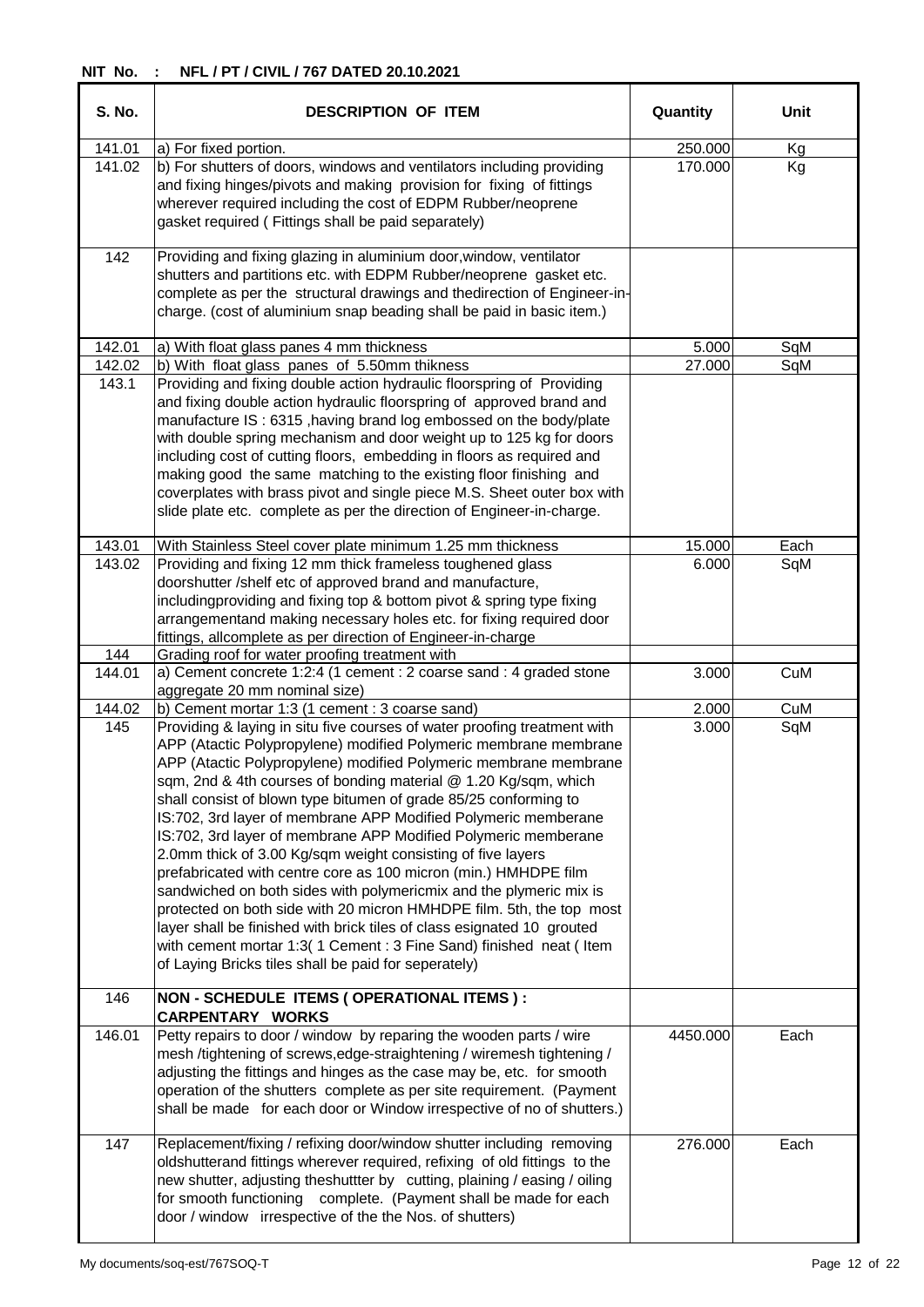| <b>S. No.</b>    | <b>DESCRIPTION OF ITEM</b>                                                                                                                                                                                                                                                                                                           | Quantity        | Unit         |
|------------------|--------------------------------------------------------------------------------------------------------------------------------------------------------------------------------------------------------------------------------------------------------------------------------------------------------------------------------------|-----------------|--------------|
| 148              | Providing and fixing galvanized M.S. Wire gauze of average width of<br>aperture 1.4mm with wire of 0.63mm dia to door/window etc.<br>complete including taking out the old wire gauge and providing new<br>nails, wooden beading wherever necessary.                                                                                 | 670.000         | SqM          |
| 149              | Removing/ Replacing the old chowkhat witrh new chowkhat and<br>removing & refixing the old / removed shutters from the old chowkhat<br>to the new chowkhat with new screws / hinges by welding M.S. hinges<br>where necessary and repairing the jambs and reveals with cement                                                        |                 |              |
|                  | mortar 1:4 (1 Cement : 4 Fine Sand) complete in all respects<br>including Providing and layingcement concrete for hold fasts<br>embedding in cementconcrete blocks of 1:2:4 (1 cement : 2 coarse<br>sand : 4 graded stone aggregate 20mm nominal size). (Cost of<br>woodwork /steel work for new chowkhats, shall be paid separately |                 |              |
|                  | under relevant items.)                                                                                                                                                                                                                                                                                                               |                 |              |
| 149.01           | a) Door                                                                                                                                                                                                                                                                                                                              | 29.000          | Each         |
| 149.02           | b) Window                                                                                                                                                                                                                                                                                                                            | 22.000          | Each         |
| 149.03           | c) Ventilator                                                                                                                                                                                                                                                                                                                        | 7.000           | Each         |
| 150              | Providing and fixing aluminium glass shelf with aluminium frame and<br>4 mm thick glass of rounded edges complete fixed to wooden cleats<br>with screws.                                                                                                                                                                             |                 |              |
| 150.01           | a) 450 x 120 mm                                                                                                                                                                                                                                                                                                                      | 2.000           | Each         |
| 150.02           | b) 600 x 120 mm                                                                                                                                                                                                                                                                                                                      | 4.000           | Each         |
| 151              | Providing and fixing glass of 4 mm thick for glass shelf with rounded<br>edges.                                                                                                                                                                                                                                                      |                 |              |
| 151.01           | a) 450 x 120 mm                                                                                                                                                                                                                                                                                                                      | 6.000           | Each         |
| 151.02           | b) 600 x 120 mm                                                                                                                                                                                                                                                                                                                      | 6.000           | Each         |
| 152              | Fixing / Re-fixing of Glass Shelf / Looking Mirror / Towel Rail like<br>fittings /fixtures / frames by providing wooden pegs (Gitties) /<br>Plasticpegs (Rawl Plugs) with nails / Screws                                                                                                                                             | 105.000         | Each         |
| 153              | Providing and fixing in position 5.5 mm thick (approx.) wired glassof<br>approved make with all accessories in the existing openings at all<br>heights in the plant and non plant buildings including all safety<br>equipments and scaffolding etc., if required.                                                                    |                 |              |
| 153.01           | With old Glass supplied by NFL free of cost.                                                                                                                                                                                                                                                                                         | 2.000           | SqM          |
| 153.02           | With Glass supplied by Contractor.                                                                                                                                                                                                                                                                                                   | 2.000           | SqM          |
| 154              | Providing and fixing in position toughned/Shatter proof glass of<br>approved make with all accessories in the existing openings at all<br>heights in the plant and non plant buildings including all safety<br>equipments and scaffolding etc., if required.                                                                         |                 |              |
| 154.01           | a) 5 mm thick glass                                                                                                                                                                                                                                                                                                                  | 2.000           | SqM          |
| 154.02           | b) 8 mm thick glass                                                                                                                                                                                                                                                                                                                  | 2.000           | SqM          |
| 155              | Shifting, removing, fixing of A.C cabinet / frame/coolar at the required<br>location with old available wood of all types of buildings including<br>removing / refixing the window shutters etc. wherever required                                                                                                                   |                 |              |
|                  | required complete.                                                                                                                                                                                                                                                                                                                   |                 |              |
| 155.01           | a) Ground floor.                                                                                                                                                                                                                                                                                                                     | 55.000          | Each         |
| 155.02<br>155.03 | b) First floor.<br>c) Ground floor to first floor or first floor to ground floor.                                                                                                                                                                                                                                                    | 17.000<br>2.000 | Each<br>Each |
| 156              | Fixing of safety locks in the doors of residential / non-residential                                                                                                                                                                                                                                                                 | 51.000          | Each         |
|                  | buildings including fixing of hooks by screwing in wooden<br>chowkhats/welding of hooks in steel chowkhats. (Safety locks, nuts,                                                                                                                                                                                                     |                 |              |
|                  | boltsscrews and hooks shall be supplied free of charge)                                                                                                                                                                                                                                                                              |                 |              |
| 157              | Repair of hydraulic door closer by tightening/loosening the main stud<br>etc. complete.                                                                                                                                                                                                                                              | 36.000          | Each         |
| 158              | Providing and fixing bright finished or/and black enamelled/ C.I. helical<br>door spring RITZ make 555 / 333 or equivalent or P & F CI Coil Spring                                                                                                                                                                                   | 145.000         | Each         |
| 159              | Providing and fixing wooden cleats / stoppers or like for door / windows<br>of size upto 100 x 50 x 40 mm including cost of necessary hinge and<br>screws wherever reqd.                                                                                                                                                             | 21.000          | Each         |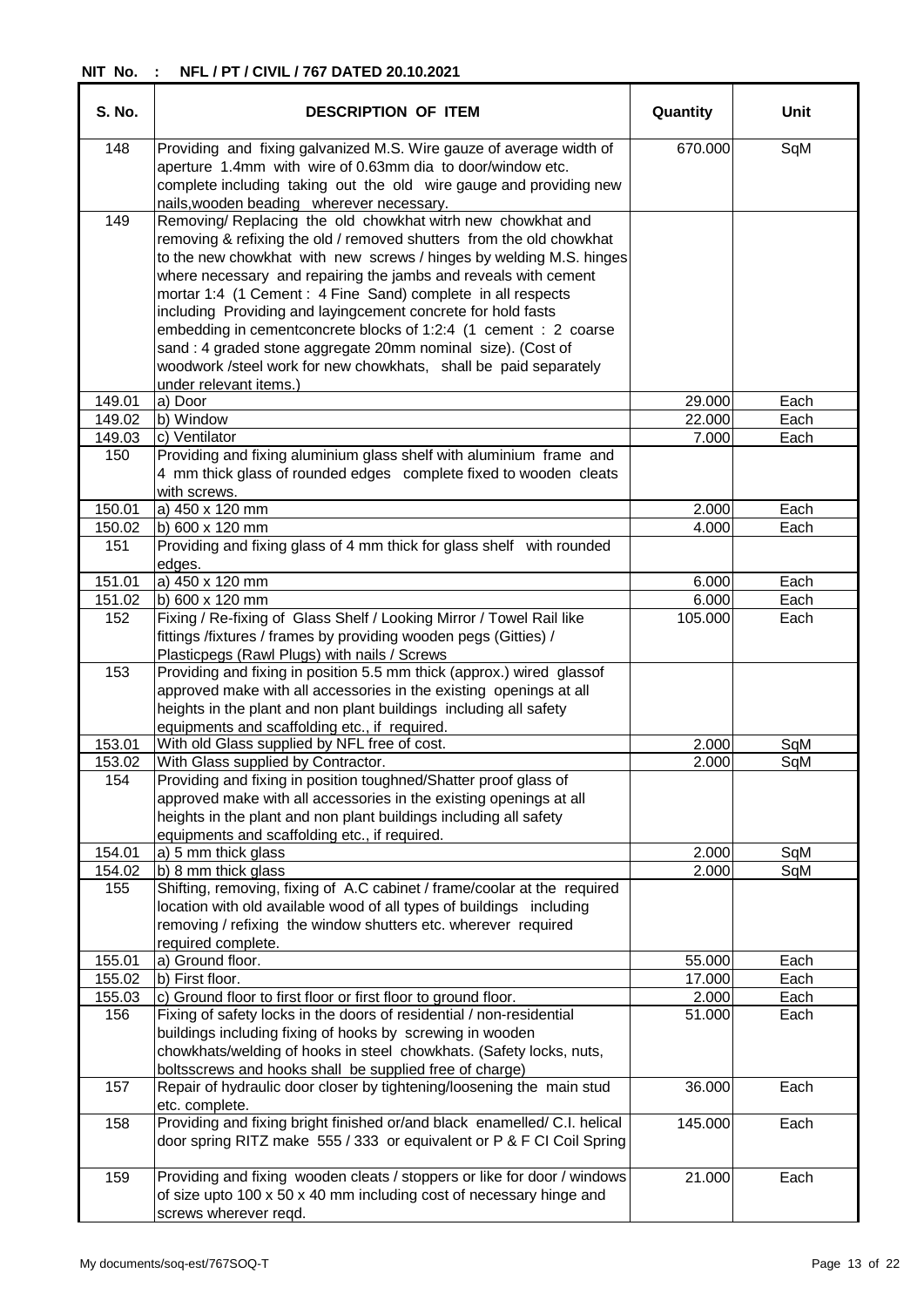| <b>S. No.</b> | <b>DESCRIPTION OF ITEM</b>                                                                                                                                                                                                                                                                                                                             | Quantity | <b>Unit</b> |
|---------------|--------------------------------------------------------------------------------------------------------------------------------------------------------------------------------------------------------------------------------------------------------------------------------------------------------------------------------------------------------|----------|-------------|
| 160           | Fixing the existing wooden pelmets / Curtain Rods on old pegs / by<br>providing new wooden pegs / plastc pegs (Rawl plugs) with necessary<br>nails / screws                                                                                                                                                                                            | 104.000  | Each        |
| 161           | Providing and fixing wooden brackets of 2nd class Kail / Deodar /<br>Hollack wood or like for cupboards/curtain rods of existing pattern with<br>wooden pegs / rawlplugs, nails screws etc.(Set of 2 brackets)                                                                                                                                         | 113.000  | Each Set    |
| 162           | Providing and fixing M.S. oxodized staple only for aldrop/ sliding door<br>bolt/safety hasp & staple.                                                                                                                                                                                                                                                  | 16.000   | Each        |
| 163           | Providing 25 X 25 X 25 mm 2nd class kail/deodar/hollock wood/ PVC<br>plug including cutting brick work and fixing in cement mortar1:3 (1<br>cement:3 fine sand) and making good walls etc. (Wood required for<br>making plugs /stoppers pegs etc. may be collected from the<br>availablewooden scrap free of charge)                                   | 24.000   | Each        |
| 164           | Providing and fixing M.S. handles for steel windows 100mm size<br>weight not less than 80 grams                                                                                                                                                                                                                                                        | 31.000   | Each        |
| 165           | Providing and fixing towel rail complete with brackets fixed to wooden<br>cleats with C.P.Brass screws. : C.P.Brass towel rail with two<br>C.P.brass brackets 600*20 mm size                                                                                                                                                                           | 6.000    | Each        |
| 166           | Providing & Fixing 2mm thick rubber strip to doors upto 75mm wide<br>including fixing with 20mm wide Aluminium strip and Nails Screws<br>Complete                                                                                                                                                                                                      | 10.000   | Metre       |
| 167           | Providing wood work in frames of doors, windows clerestory windows<br>and other frames, wrought framed and fixed in position : Red marndi(<br>Without Kiln Seasoning & Chemical Treatment)                                                                                                                                                             | 1.500    | CuM         |
| 168           | Providing wood work in frames of false ceiling, partitions etc. sawn<br>and put up in position: rate same as door frame Red Marndi wood.<br>(Without Kiln Seasoning & Chemical Treatment) Note for Item<br>No.169 to 171 :- Existing shutters shall be removed from site,<br>returned to Civil Office Yard and nothing shall be paid for this<br>work. | 1.500    | CuM         |
| 169           | Providing and fixing panelled or panelled and glazed shuters for<br>doors, windows and clerestory windows including ISI marked black<br>enamelled/ bright finished M.S. butt hinges with necessary screws<br>including panelling with second class Red Marandi wood or 12mm<br>thick water proof ply complete.                                         |          |             |
| 169.01        | a) Red Marndi wood - 35 mm thick.(Without Kiln Seasoning &<br><b>Chemical Treatment)</b>                                                                                                                                                                                                                                                               | 118.000  | SqM         |
| 169.02        | b) Red Marndi wood - 30 mm thick.(Without Kiln Seasoning &<br><b>Chemical Treatment)</b>                                                                                                                                                                                                                                                               | 14.000   | SqM         |
| 170           | Providing and fixing glazed shutters for doors, windows & clerestory<br>windows using 4 mm thick glass panes including ISI marked<br>M.S.butt hinges bright finished of required size with necessary screws.                                                                                                                                           |          |             |
| 170.01        | Red Marndi wood - 30 mm thick.(Without Kiln Seasoning & Chemical<br>Treatment)                                                                                                                                                                                                                                                                         | 132.000  | SqM         |
| 171           | Providing and fixing wire gauze shutters for doors, windows and<br>clerestory windows using galvinised M.S.wire gauge of average<br>width of aperture 1.4mm with wire of dia of 0.63mm including ISI<br>marked bright finished or/and black enamelled M. S. butt hinges with<br>necessary screws.                                                      |          |             |
| 171.01        | a) Red Marndi wood - 35 mm thick. (Without Kiln Seasoning &<br><b>Chemical Treatment)</b>                                                                                                                                                                                                                                                              | 60.000   | SqM         |
| 171.02        | b) Red Marndi wood - 30 mm thick.(Without Kiln Seasoning &<br>Chemical Treatment)                                                                                                                                                                                                                                                                      | 45.000   | SqM         |
| 172           | <b>PLUMBERY WORKS</b>                                                                                                                                                                                                                                                                                                                                  |          |             |
| 172.01<br>173 | Providing and fixing CP brass pillar cock of 15 mm nominal bore.<br>Providing and fixing / replacing SWAN NECK CP brass pillar cock of<br>15 mm nominal bore for Laboratory Sinks.                                                                                                                                                                     | 20.000   | Each        |
| 173.01        | i) 3 Way Outlet                                                                                                                                                                                                                                                                                                                                        | 2.000    | Each        |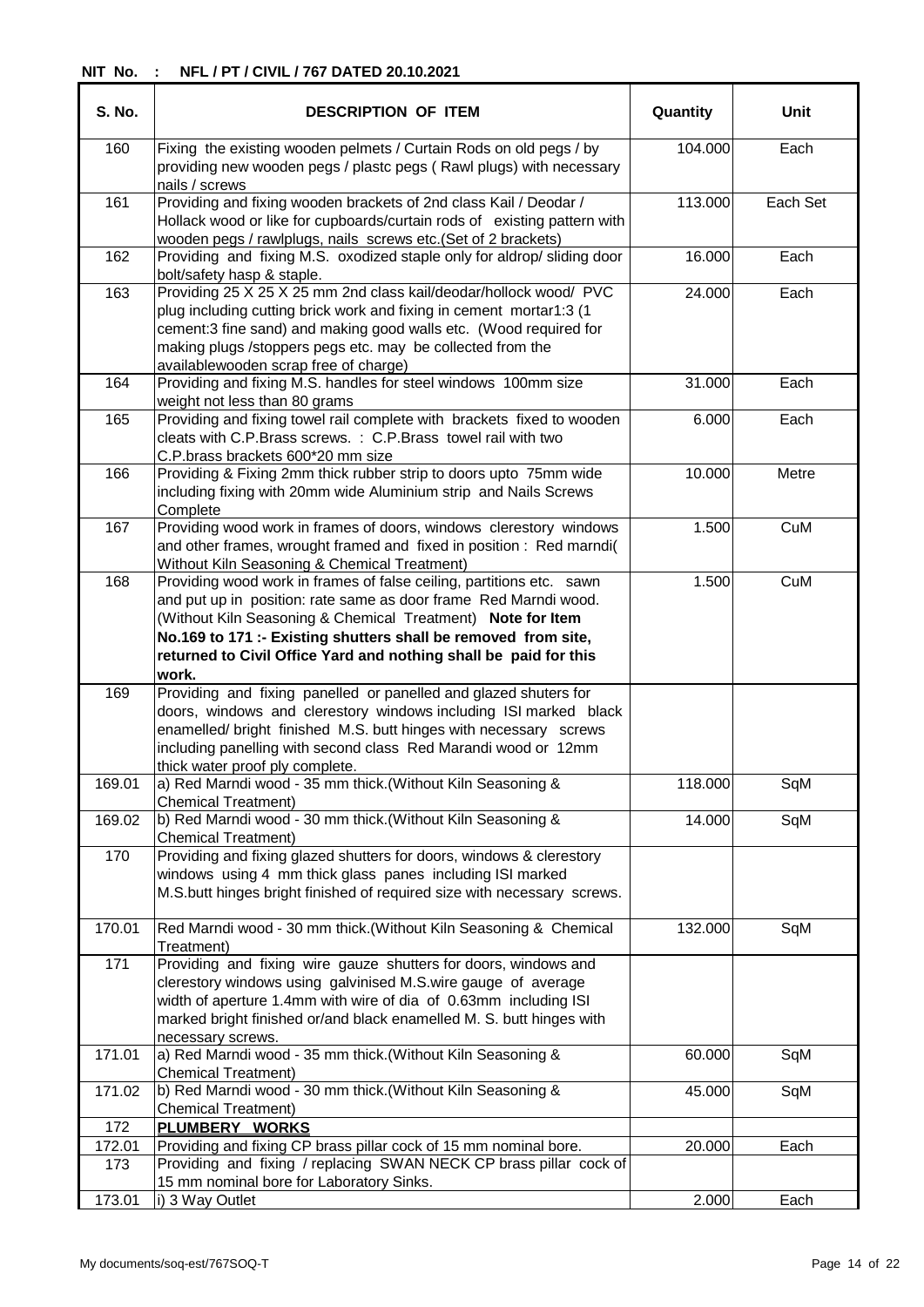| S. No. | <b>DESCRIPTION OF ITEM</b>                                                                                                                                                                                                                                                                                                  | Quantity | <b>Unit</b> |
|--------|-----------------------------------------------------------------------------------------------------------------------------------------------------------------------------------------------------------------------------------------------------------------------------------------------------------------------------|----------|-------------|
| 174    | Repair of Brass / CP / PTMT Bib cock/Stop cock by providing &<br>replacing leather/ PVC washer/ Jumper Valve. for: 15 mm nominal<br>bore                                                                                                                                                                                    | 4020.000 | Each        |
| 175    | Repair of Brass / CP / PTMT Pillar cock / Bib cock / Stop Cock etc. by<br>providing & replacing standard brass face with washers for: 15 mm<br>nominal bore                                                                                                                                                                 | 606.000  | Each        |
| 176    | Repairs and rectifications of Low Level / high level Flushuing Cistern<br>by providing & fixing / replacing spare parts for non-leakages and<br>smooth functioning of the Cistern as under:                                                                                                                                 |          |             |
| 176.01 | a) PVC siphon set complete                                                                                                                                                                                                                                                                                                  | 63.000   | Each        |
| 176.02 | b) Set of rubber washers.                                                                                                                                                                                                                                                                                                   | 12.000   | Each        |
| 176.03 | c) PVC Knob / Handle with washers.                                                                                                                                                                                                                                                                                          | 115.000  | Each        |
| 176.04 | d) Brass Rod for Ball Cock of 15 mm nominal bore                                                                                                                                                                                                                                                                            | 2.000    | Each        |
| 176.05 | e) PVC Float Ball for Ball Cock of 15 mm nominal bore                                                                                                                                                                                                                                                                       | 2.000    | Each        |
| 176.06 | f) G.I.Flush Pipe 32 mm diameter complete including cutting and<br>making good the walls andfloors wherever required                                                                                                                                                                                                        | 5.000    | Each        |
| 176.07 | g) Brass Check Nut for Flush pipe of 32 mm dia                                                                                                                                                                                                                                                                              | 2.000    | Each        |
| 176.08 | h) By adjusting Syphon / Ball Cock / Lever Arm / Float ball                                                                                                                                                                                                                                                                 | 850.000  | Each        |
| 177    | Providing and fixing G.I. chain with G.I. pull.                                                                                                                                                                                                                                                                             | 2.000    | Each        |
| 178    | Providing & fixing PVC syphon set for 5 to 15 ltr CI automatic flushing<br>cistern.                                                                                                                                                                                                                                         | 2.000    | Each        |
| 179    | Providing and fixing C.P.Brass close hole basin mixer pillar tap of<br>approved quality and make weighing not less than 1970 Grms. :<br>15mm nominal bore of standered back type                                                                                                                                            | 2.000    | Each        |
| 180    | Providing and fixing / Replacing CI / PVC (Heavy duty), P or S Trap for<br>WC seatof size 75-100 mm with necessary material including                                                                                                                                                                                       | 6.000    | Each        |
| 181    | dismantalling the old damaed piece.<br>Providing and fixing C.P. brass waste for sink or wash basin                                                                                                                                                                                                                         |          |             |
| 181.01 | a) 32 mm dia                                                                                                                                                                                                                                                                                                                | 116.000  | Each        |
| 181.02 | b) 40 mm dia                                                                                                                                                                                                                                                                                                                | 25.000   | Each        |
| 182    | Providing and fixing C.P. brass waste for stainless steel kitchen sink of<br>size upto 75 X 40 mm with rubber gasket etc. complete set.                                                                                                                                                                                     | 30.000   | Each        |
| 183    | Providing and fixing GI fittings such as Clamp, Plug, Nipple (upto 200)<br>mm long), elbow, tee, socket, union, reducer etc.                                                                                                                                                                                                |          |             |
| 183.01 | a) For 15 mm nominal bore G.I. pipe line.                                                                                                                                                                                                                                                                                   | 2140.000 | Each        |
| 183.02 | b) For 20 mm nominal bore G.I. pipe line.                                                                                                                                                                                                                                                                                   | 325.000  | Each        |
| 183.03 | c) For 25 mm nominal bore G.I. pipe line.                                                                                                                                                                                                                                                                                   | 130.000  | Each        |
| 183.04 | d) For 32 mm nominal bore G.I. pipe line.                                                                                                                                                                                                                                                                                   | 8.000    | Each        |
| 183.05 | e) For 40 mm nominal bore G.I. pipe line.                                                                                                                                                                                                                                                                                   | 14.000   | Each        |
| 184    | Fixing of G.I. Pipe lines issued free by NFL (Necessary fittings<br>wherever required to be fixed in laying the pipes shall be arrangedby<br>the contractor which shall be paid for separately. Excavation, Cutting<br>chase in walls / floors wherever required shall also be paid separately)<br>Internal / external work |          |             |
| 184.01 | a) 15 mm nominal bore                                                                                                                                                                                                                                                                                                       | 23.000   | Metre       |
| 184.02 | b) 20 mm nominal bore                                                                                                                                                                                                                                                                                                       | 16.000   | Metre       |
| 184.03 | c) 25 mm nominal bore                                                                                                                                                                                                                                                                                                       | 2.000    | Metre       |
| 185    | Providing and fixing / replacing drain pipe of Sinks / Wash Basins<br>consisting of GI reducer/GI socket and pipe of length 0.6 to 0.8 mtr.                                                                                                                                                                                 |          |             |
| 185.01 | a) 32 mm nominal bore                                                                                                                                                                                                                                                                                                       | 2.000    | Each        |
| 185.02 | b) 40 mm nominal bore                                                                                                                                                                                                                                                                                                       | 2.000    | Each        |
| 186    | Removing chocking of G.I. Distribution line by unscrewing the pipes,<br>removing the chocking by cleaning the pipes and refixing the same:                                                                                                                                                                                  |          |             |
| 186.01 | a) 15 mm nominal bore                                                                                                                                                                                                                                                                                                       | 28.000   | Metre       |
| 186.02 | b) 20 mm nominal bore                                                                                                                                                                                                                                                                                                       | 33.000   | Metre       |
| 187    | Dismantling geyser of any capacity and closing the water supply<br>linewith necessary plugs and depositing the geyser as per the                                                                                                                                                                                            | 6.000    | Each        |
|        | instructions of Engineer-in-Incharge.                                                                                                                                                                                                                                                                                       |          |             |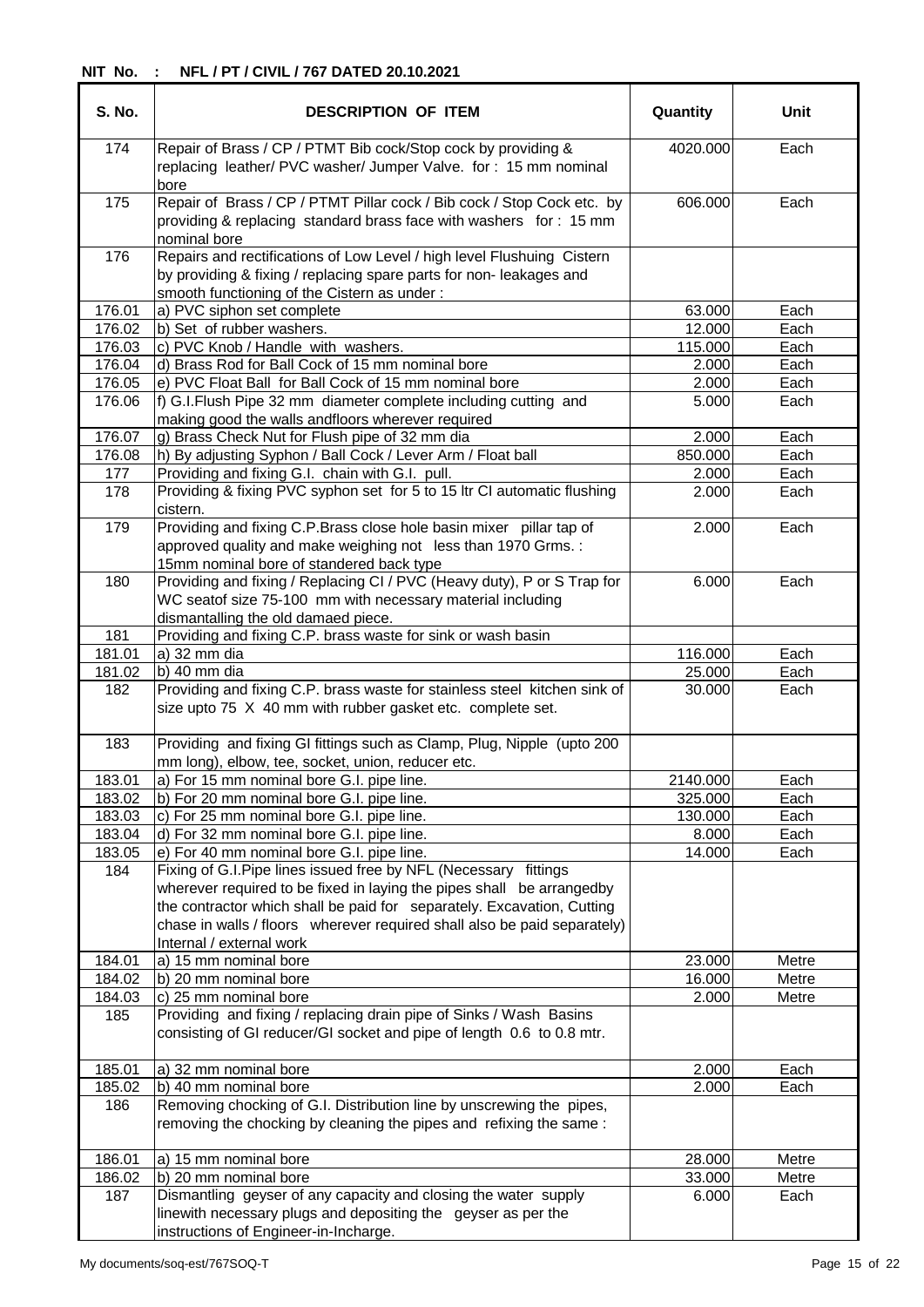| <b>S. No.</b> | <b>DESCRIPTION OF ITEM</b>                                                                                                                                                                                                                                                                                                                                                                                                                                                                         | Quantity | Unit |
|---------------|----------------------------------------------------------------------------------------------------------------------------------------------------------------------------------------------------------------------------------------------------------------------------------------------------------------------------------------------------------------------------------------------------------------------------------------------------------------------------------------------------|----------|------|
| 188           | Fixing the geyser upto any litres capacity with necessary pegs and nut<br>bolts and providing water connection from the nearby water line (The<br>fittings like GI nipples, stop cock, GI pipe will be paid separately)                                                                                                                                                                                                                                                                            | 12.000   | Each |
| 189           | Providing and fixing Copper or lead connection pipe with brass unions<br>for Gyisers                                                                                                                                                                                                                                                                                                                                                                                                               |          |      |
| 189.01        | a) 15 mm nominal bore, 450 mm long                                                                                                                                                                                                                                                                                                                                                                                                                                                                 | 7.000    | Each |
| 189.02        | b) 15 mm nominal bore, 600 mm long                                                                                                                                                                                                                                                                                                                                                                                                                                                                 | 11.000   | Each |
| 190           | <b>MASONARY WORKS</b>                                                                                                                                                                                                                                                                                                                                                                                                                                                                              |          |      |
| 190.01        | Brick work with available old bricks in Cement Mortar 1 : 6 (1<br>Cement: 6 Fine sand), including cleaning i.e.removing mortar from<br>the bricks : In Foundation & Plinth                                                                                                                                                                                                                                                                                                                         | 9.000    | CuM  |
| 191           | Brick work with available old bricks in Cement Mortar 1:6 (1<br>Cement: 6 Fine sand), including cleaning i.e.removing mortar from<br>the bricks : In Superstructure upto floor V level                                                                                                                                                                                                                                                                                                             | 3.000    | CuM  |
| 192           | Providing & laying Flat brick flooring with / without herring bone<br>bond including cement slurry complete in cement mortar 1:4 (1<br>Cement: 4 FineSand ) with bricks of class designation 75.                                                                                                                                                                                                                                                                                                   | 20.000   | SqM  |
| 193           | Brick on edge flooring with / without herring bone bond, with available<br>old Bricks includingcement slurry and cleaning of bricks complete in<br>cementmortar 1:4 (1 Cement : 4 fine Sand)                                                                                                                                                                                                                                                                                                       | 11.000   | SqM  |
| 194           | Extra for brick flooring laid diagonal herring bone bond or other pattern<br>as specified.                                                                                                                                                                                                                                                                                                                                                                                                         | 2.000    | SqM  |
| 195           | Cement concrete flooring 1:2:4 (1 cement:2 coarse sand : 4 graded<br>stone aggregate) finished with a floating coat of neat cement including<br>cement slurry, but excluding the cost of nosing of steps etc.complete.                                                                                                                                                                                                                                                                             |          |      |
| 195.01        | a) 25mm thick with 12.5mm nominal size stone aggregate.                                                                                                                                                                                                                                                                                                                                                                                                                                            | 7.000    | SqM  |
| 195.02        | b) 50mm thick with 20mm nominal size stone aggregate.                                                                                                                                                                                                                                                                                                                                                                                                                                              | 32.000   | SqM  |
| 196           | Marble chips plastering over kitchen platforms rubbed and polished to<br>granolithic finish, top layer 6 mm thick with white, black, chocolate,<br>grey, yellow or green marble chips of sizes from smallest to 4 mm<br>nominal size laid in cement marble powder mix 3:1 (3 cement : 1<br>marble powder) by weight in proportion of 4:7 (4 cement marble<br>powder mix: 7 marble chips) by volume: 18 mm thick with under layer<br>12 mm thick in cement plaster 1:3 (1 cement : 3 coarse sand) : |          |      |
| 196.01        | Ordinary cement without any pigment.                                                                                                                                                                                                                                                                                                                                                                                                                                                               | 3.000    | SqM  |
| 197           | Providing and fixing homogeneous Polyvinyl chloride sheet/tile in<br>flooring and skirting in approverd pattern on a smooth and damp proof<br>base using rubber based adhesive of approved quality and<br>manufacturer like dunlop S- 758, fevicol SR 998 or equivalent<br>including rolling with light wooden roller weighing about 5 kg. all<br>complete as directed by the Engineer-in-charge in approved colour and<br>shade.                                                                  |          |      |
| 197.01        | 2.0mm thick tile. / Sheet                                                                                                                                                                                                                                                                                                                                                                                                                                                                          | 27.000   | SqM  |
| 198           | Making small bands (Bannies) of size upto 50 x 30 mm and upto<br>1200 mm long with cementmortar 1:4 (I Cement: 4 Coarse Sand)<br>near any door entrance                                                                                                                                                                                                                                                                                                                                            | 518.000  | Each |
| 199           | Repairs to RCC chhajjas of all sizes and thickness including<br>dismantling the damaged portion and redoing the same with cement<br>concrete/ cement mortar, scaffolding, centering, shuttering and<br>finishing complete (Bottom Size of Chhaja to be measured for<br>payment. Cement consumption shall be 0.10 Quintal / Each Chhaja)                                                                                                                                                            | 264.000  | Each |
| 200           | Rectification of seepage from WC, Floor trap etc. including required<br>demolishing of floor, brick walls etc. and making good the same in<br>original condition to make it leak proof. Other items i.e. Sanitary<br>installations shall be paid separately if required. (1/3 bag cement<br>consumption).                                                                                                                                                                                          | 102.000  | Each |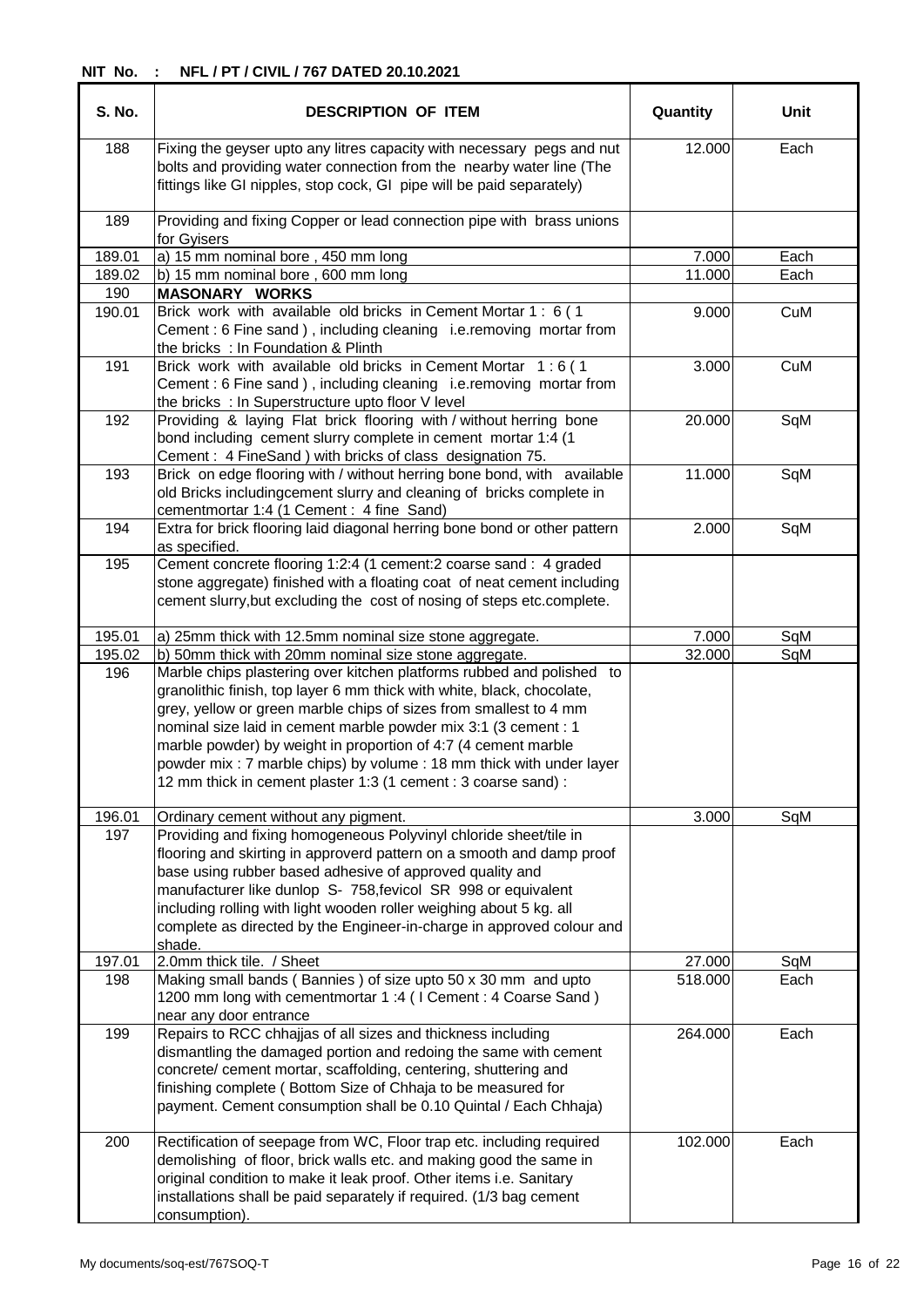| <b>S. No.</b> | <b>DESCRIPTION OF ITEM</b>                                                                                                                                                                                                                                                                                                                                | Quantity | Unit  |
|---------------|-----------------------------------------------------------------------------------------------------------------------------------------------------------------------------------------------------------------------------------------------------------------------------------------------------------------------------------------------------------|----------|-------|
| 201           | Supplying and mixing Sodium Carbonate (Washing Soda) with Cement<br>/ Cement mortar / Cement Concrete in the ratio as per site requirement<br>for emergent repairs, as per the instruction of Engineer-in-charge                                                                                                                                          | 11.000   | Kg    |
| 202           | <b>ROOFING WORKS</b>                                                                                                                                                                                                                                                                                                                                      |          |       |
| 202.01        | Providing and fixing plain Polypropylene reinforced cement sheet<br>Ceiling of approved quality with necessary nails etc. complete (Frame<br>work to be paid seperately) 6mm thick.                                                                                                                                                                       | 24.000   | SqM   |
| 203           | Providing & fixing 2 mm thick transulation/Poly carbonate sheets<br>roofing and fixing withpolymer coated J or L hooks bolts and nuts 8<br>mm dia G.I.plain and bitumen washers completeexcluding the cost of<br>purlins, rafters and trusses: Corrugated / Plain sheets at all heights<br>Upto 60 degree pitch or on vertical position                   |          |       |
| 203.01        | Upto 60 degree pitch or on vertical position                                                                                                                                                                                                                                                                                                              | 305.000  | SqM   |
| 204           | Fixing Plain / corrugated GI / AC / FRP / Aluminium etc. sheets at all<br>heights by removing the existing sheets if necessary (only FRP /GI /AC<br>/Aluminium / sheets shall be supplied by department free of cost).<br>Hooks with nuts & bitumen / limpet washers, if required, shall be<br>arranged by Contractor athis cost without any extra claim. | 500.000  | SqM   |
| 205           | Repair of cracked AC sheets in patches (area of single patch not<br>exceeding 0.50 Sq.M ) by fixing old AC Sheet pieces by providing and<br>applying sealing compound wherever required at all heights etc.<br>complete                                                                                                                                   | 61.000   | Each  |
| 206           | Providing and fixing 6mm ACC sheet louver (1.25 X 1.05 M) in<br>CoolingTower including filling the side joints (Adhesive compound<br>and SS Waherrs nails etc. shall be supplied free by NFL wherever<br>required.)                                                                                                                                       | 1.000    | SqM   |
| 207           | Providing and fixing 6mm ACC sheet louver upto 350 mm wide, with<br>overlapping upto 200 mm, on the sides of Blower Houses, Compressor<br>Houses or at any other location including replacement of existing<br>double threaded steel studs of 8 mm dia of required length with wahers<br>& nuts etc. complete in all respect.                             | 90.000   | Metre |
| 208           | Providing & Fixing / replacing 8 mm dia double threaded steel studs<br>upto 350 mm length with 4 Nos. nuts & washers (Complete Set) for<br>ACC louvers of Blower House / Compressor Houses or at any other<br>location                                                                                                                                    | 20.000   | Each  |
| 209           | Providing and fixing / replacing with polymer coated 'J' or 'L' hooks of<br>required size (8 mm Dia) with bitumen / Limpet washers in existing or<br>New ACC / CGI / FRP /Aluminium / RMP sheet roofing in place of GI<br>hooks, at all heights.                                                                                                          | 116.000  | Each  |
| 210           | Cleaning and removing chocking form gutters, including removal of<br>debries up to ground, tightening the nuts andbolts and or providing new<br>nutsand bolts washers etc. after removing the old/ damaged nuts/ bolts<br>washers etc. to thesupports of gutters.                                                                                         |          |       |
| 210.01        | AC/GI or any make gutters of any size at any height                                                                                                                                                                                                                                                                                                       | 800.000  | Metre |
| 211           | Removal of choking in CI / AC rain water pipe, after dismantling the CI /<br>AC bend wherever required and replacingby new one if required and<br>making good the wall / khurraetc. (bend if provided will be paid<br>separately).                                                                                                                        | 42.000   | Each  |
| 212           | Providing and fixing on wall face unplasticised PVC (Working<br>pressure 4 Kg per sqcm) rain water pipes confirming to IS:4965<br>including jointing with sealring confirming to IS:5382 leaving 10 mm<br>gap for thermal expension.                                                                                                                      |          |       |
| 212.01        | 160 mm diameter.                                                                                                                                                                                                                                                                                                                                          | 40.000   | Metre |
| 213           | Providing and fixing on wall face unplasticised PVC moulded<br>fittings/accessoriess for unplasticised PVC rain water pipes confirming<br>to IS: 4965 including jointing with seal ring confirming to IS:5382<br>leaving 10 mm gap for t hermal expansion.                                                                                                |          |       |
| 213.01        | Coupler 160mm: Coupler / Bend / Shoe                                                                                                                                                                                                                                                                                                                      | 5.000    | Each  |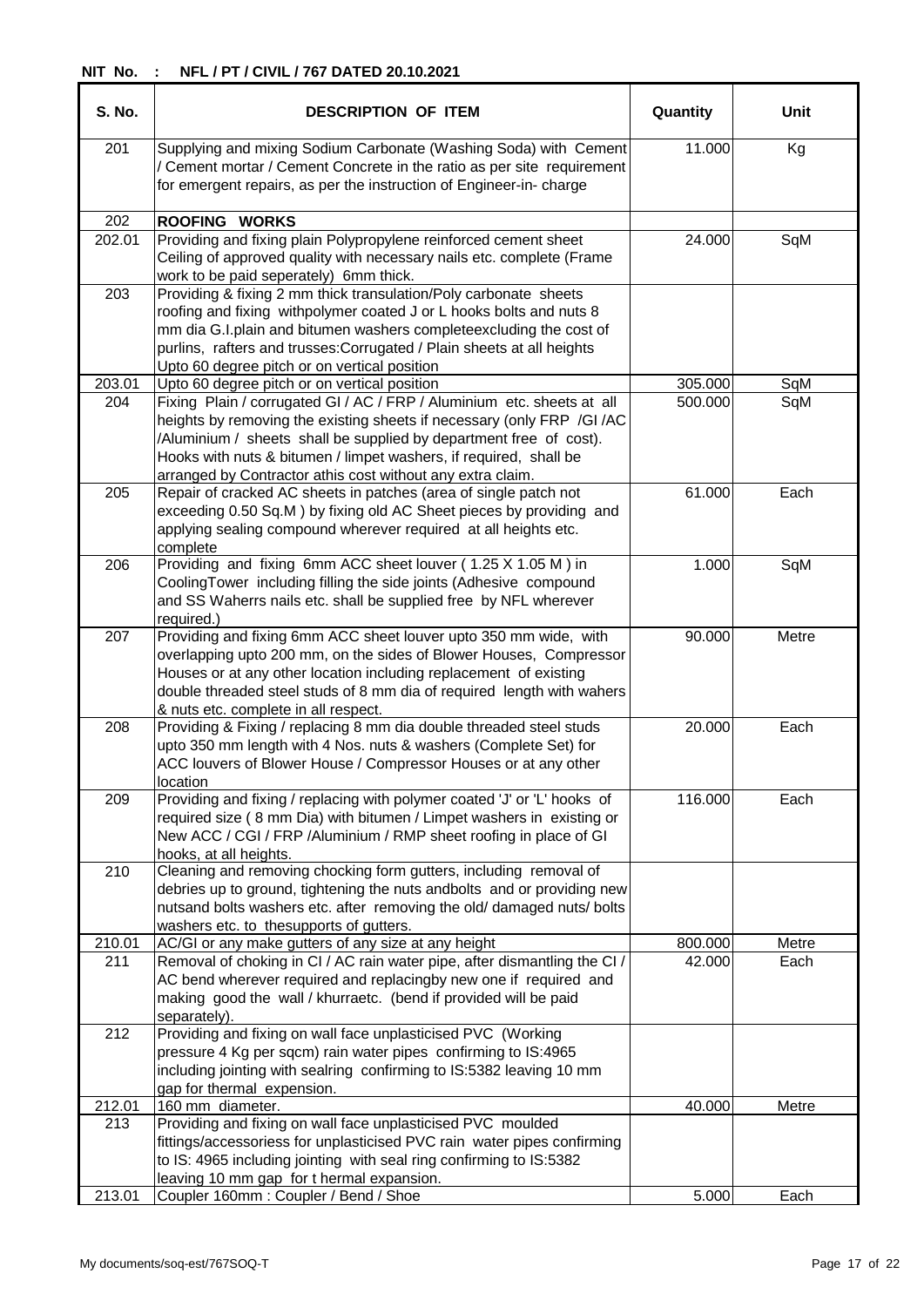| S. No. | <b>DESCRIPTION OF ITEM</b>                                                                                                                                                                                                                                                                                                                                                                                                                                                                                                                                                                                             | Quantity | <b>Unit</b> |
|--------|------------------------------------------------------------------------------------------------------------------------------------------------------------------------------------------------------------------------------------------------------------------------------------------------------------------------------------------------------------------------------------------------------------------------------------------------------------------------------------------------------------------------------------------------------------------------------------------------------------------------|----------|-------------|
| 214    | Providing & fixing water proof ply on/around fan hoods of cooling/<br>stipping towers or on any portion interior/exterior of the said structure<br>or anywhere in the plant area / Township Area, with necessary<br>nails/scews including fixing the ply wood in the shape as per site                                                                                                                                                                                                                                                                                                                                 |          |             |
|        | requirement complete.                                                                                                                                                                                                                                                                                                                                                                                                                                                                                                                                                                                                  |          |             |
| 214.01 | a) 12mm thick marrine / water proof ply                                                                                                                                                                                                                                                                                                                                                                                                                                                                                                                                                                                | 2.000    | SqM         |
| 214.02 | b) 9 mm thick marrine / water proof ply                                                                                                                                                                                                                                                                                                                                                                                                                                                                                                                                                                                | 2.000    | SqM         |
| 214.03 | c) 6 mm thick Commercial Ply                                                                                                                                                                                                                                                                                                                                                                                                                                                                                                                                                                                           | 345.000  | SqM         |
| 214.04 | d) 3mm to 4mm thick commercial ply                                                                                                                                                                                                                                                                                                                                                                                                                                                                                                                                                                                     | 11.000   | SqM         |
| 214.05 | e) 3mm to 4 mm thick teak ply                                                                                                                                                                                                                                                                                                                                                                                                                                                                                                                                                                                          | 6.000    | SqM         |
| 215    | Labour charges for fixing old available water proof ply / commerial ply<br>in cooling/stipping towers at various height or on any portion in<br>cooling/stipping towers at various height or on any portion<br>interior/exterior of the said structure or any where in the plant /<br>Township area with necessary nails / scews including fixing the ply                                                                                                                                                                                                                                                              |          |             |
|        | wood in the shape as per site requirement (payment for actual ply                                                                                                                                                                                                                                                                                                                                                                                                                                                                                                                                                      |          |             |
| 215.01 | wood area shall be made)<br>a) $12mm/9mm$ thick                                                                                                                                                                                                                                                                                                                                                                                                                                                                                                                                                                        | 2.000    |             |
|        |                                                                                                                                                                                                                                                                                                                                                                                                                                                                                                                                                                                                                        |          | SqM         |
| 215.02 | b) 6mm / 4mm thick                                                                                                                                                                                                                                                                                                                                                                                                                                                                                                                                                                                                     | 6.000    | SqM         |
| 216    | <b>MISCELLANEOUS WORKS</b><br>Repair of rolling shutters including setting the dislocated M.S.strips by                                                                                                                                                                                                                                                                                                                                                                                                                                                                                                                |          |             |
| 216.01 | welding strengthening guides, embedding the lugs in wall, oiling and<br>greasing complete by making rolling shutter perfectly operable (Spare<br>parts shall be paid separately).                                                                                                                                                                                                                                                                                                                                                                                                                                      | 7.000    | Each        |
| 217    | Repair of collapsible & steel gates by providing necessary accessories<br>like nuts, bolts washers etc including streightning / welding / rivetting<br>greasing bottom and top channel and making the shutter operational.                                                                                                                                                                                                                                                                                                                                                                                             | 103.000  | Each        |
| 218    | Fixing / tightning or Repairing IRC, BRC fabric / expanded metal jali /<br>Chain Link Fencing with necessary nails / revets / steel wirefor<br>tightning etc. on wood or steel work (Fabric/Jali, Chain link fencing etc.<br>for replacement shall be supplied free by NFL)                                                                                                                                                                                                                                                                                                                                            | 14.000   | SqM         |
| 219    | Fixing tightening and repairing of six/nine rows of barbed wirefencing<br>having diagonals. Linear measurement only be paid.(on Ground or at<br>top of Boundry walls)                                                                                                                                                                                                                                                                                                                                                                                                                                                  |          |             |
| 219.01 | a) Six rows / Fencing on top of Boundry Wall                                                                                                                                                                                                                                                                                                                                                                                                                                                                                                                                                                           | 800.000  | Metre       |
| 219.02 | b) Nine rows / 'Y' fencing at top of boundry wall                                                                                                                                                                                                                                                                                                                                                                                                                                                                                                                                                                      | 310.000  | Metre       |
| 219.03 | c) Extra charges for providing new MS barbed wire at missing<br>locations / replacing the old damaged barbed wire ( Weight of Barbed<br>wire to be considered as 9.38 Kg/ 100M)                                                                                                                                                                                                                                                                                                                                                                                                                                        | 330.000  | Кg          |
| 220    | Cutting of grills of windows for fixing of A.C. / Desert Coolers or fixing of<br>available grills in the existing openings or windows with nails/ screws<br>and/or welding the available pieces of M.S.rods/ flats complete.                                                                                                                                                                                                                                                                                                                                                                                           | 34.000   | Each        |
| 221    | Repair/maintenane of Aluminium doors in control rooms or other<br>places at all heights including replacement of cap Washers of hinges,<br>oil seals of floor doorsprings, greasing fixing of damaged / missing<br>rubber/neoprene Gasket etc. replacement of damaged / missing<br>aluminium sanp beeding, removal and installation of shutters if required<br>to make it in good working condition complete in all respects as per the<br>direction of Engr-in-charge(Rubber/neoprene gasket and Aluminimum<br>snap beeding shall be paid seperately, but nothing extra shall be paid<br>for the minor replacements.) | 51.000   | Each        |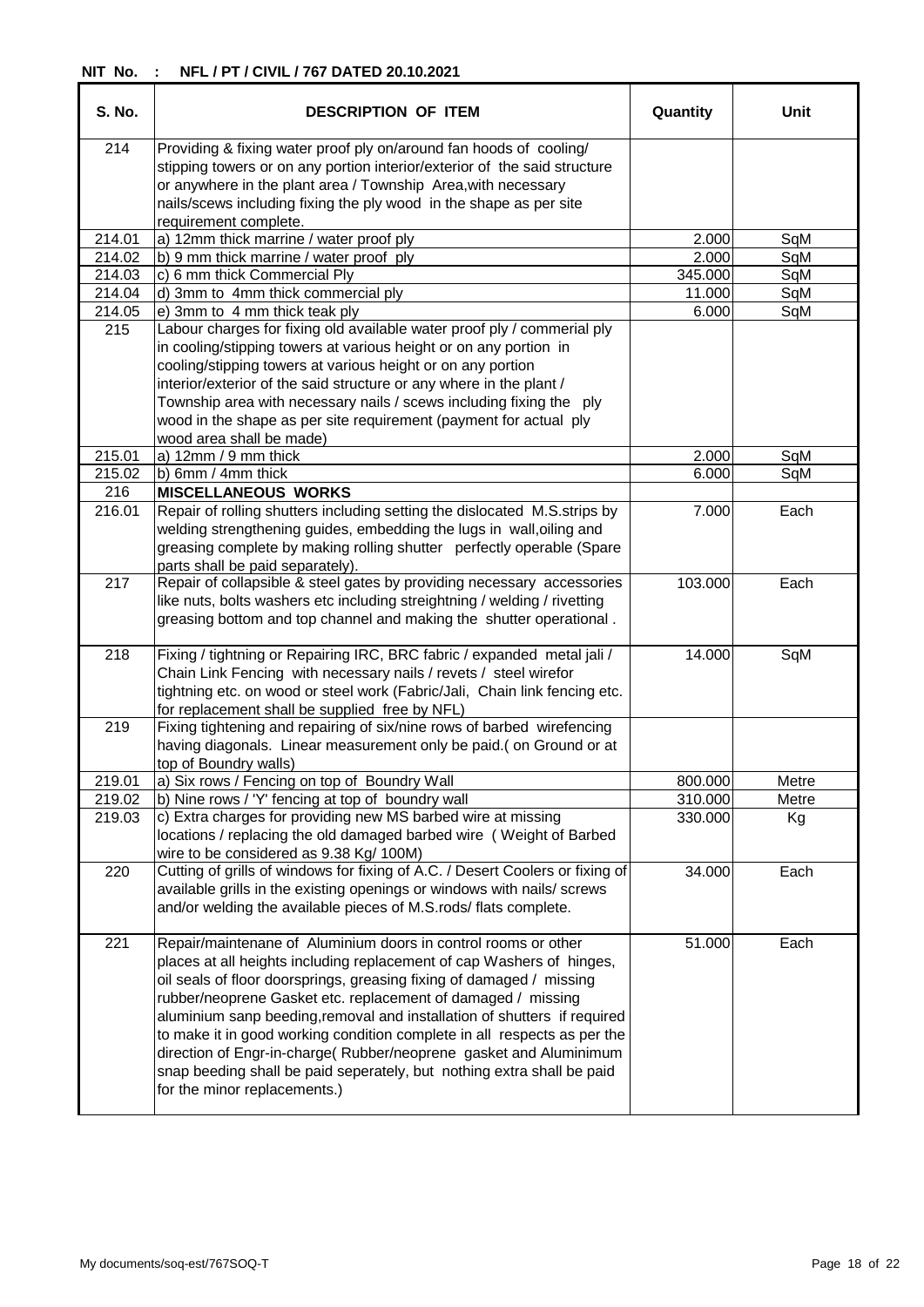| <b>S. No.</b> | <b>DESCRIPTION OF ITEM</b>                                                                                                                                                                                                                                                                                                                                                                                                                                                                                                                                                                            | Quantity | Unit               |
|---------------|-------------------------------------------------------------------------------------------------------------------------------------------------------------------------------------------------------------------------------------------------------------------------------------------------------------------------------------------------------------------------------------------------------------------------------------------------------------------------------------------------------------------------------------------------------------------------------------------------------|----------|--------------------|
| 222           | Tracing and plugging of leakage point in underground pipe lines of<br>GI/MS/CI/RCC/SW pipes etc.by providing and fixing wooden plugs,<br>MSsockets/Cement mortar joints etc. and with necessary welding as<br>per site requirement. (Dismantling of RCC/WBM /Premix, excavation,<br>and mass cement concrete including installation of pump for<br>dewatering & making good the surface by back filling and compaction<br>etc. shall be paid separately in relevant items of schedule). Electricity<br>for welding shall be supplied free of cost, if required.                                       |          |                    |
| 222.01        | a) For dia of pipe upto 100 mm                                                                                                                                                                                                                                                                                                                                                                                                                                                                                                                                                                        | 16.000   | Each               |
| 222.02        | b) For dia of pipe from 101 mm to 300 mm                                                                                                                                                                                                                                                                                                                                                                                                                                                                                                                                                              | 21.000   | Each               |
| 222.03        | c) For dia of pipe from 301 mm & Above                                                                                                                                                                                                                                                                                                                                                                                                                                                                                                                                                                | 2.000    | Each               |
| 223           | Cleaning of storm water/open surface kutcha/pucca drains, Channels<br>and culvert by removing grass, vegetation, slush mud, rubbish, brick<br>bats, thermocoal, aggregate, rotten cloth, pieces of bamboo/ballies,<br>empty drums, precast slabs, etc. and transporting the same upto a lead<br>ofone K.M. (i.e anywhere within the plant or Township) in a low lying<br>areas and exposing pucca surface of the drains neatly as per<br>instructions of Engineer-in-Incharge. If depth of silt / ash / carbon is<br>more than 0.3M the cleaning will be paid in Cu.M under respective item<br>of SOQ |          |                    |
| 223.01        | a) For depth of drain upto 500 mm                                                                                                                                                                                                                                                                                                                                                                                                                                                                                                                                                                     | 1000.000 | Metre              |
| 223.02        | b) For depth of drain from 501 mm to 1000 mm                                                                                                                                                                                                                                                                                                                                                                                                                                                                                                                                                          | 2501.000 | Metre              |
| 223.03        | c) For depth of drain above 1000 mm                                                                                                                                                                                                                                                                                                                                                                                                                                                                                                                                                                   | 3.000    | Metre              |
| 224           | Cleaning of silt / Muck / sludge from the drains / intake raw<br>waterchannel /or any other drain / channel with all lifts, and dumping<br>the same upto a lead of 50 Metres as per site requirement.                                                                                                                                                                                                                                                                                                                                                                                                 | 2.000    | CuM                |
| 225           | Excavation of dry / deposited Ash / Carbon in trenches, drains or in<br>open areas Including lift upto 1.5 mtr. and farely dressing the area<br>complete With a lead upto 100 Metres                                                                                                                                                                                                                                                                                                                                                                                                                  | 15.000   | CuM                |
| 226           | Carriage and Filling in plinth with sand / Ash under floors including,<br>watering, ramming, consolidating anddressing complete with in NFL<br>permisses(Sand/Ash shall be supplied by NFL free of cost)                                                                                                                                                                                                                                                                                                                                                                                              | 3.000    | CuM                |
| 227           | Cleaning of overhead tanks on top of roof of Residential / Public<br>buildings including draining out water, removal of algi, cleaningof sides<br>and bottom of the tank complete.                                                                                                                                                                                                                                                                                                                                                                                                                    | 22.000   | Each               |
| 228           | Hiring charges for arranging dewatering diesel pump with necessary<br>suction and delivery pipes for dewatering any type ofwater through<br>broken water mains etc. including operator. (payment for full day i.e. 8<br>hours shall be made for the 1st day. Subsequently, payment for the<br>same shall be made on hourlybasis for which the pump is run/operated<br>for particular job. Diesel isto be arranged by the Contractor at his own<br>cost). Pump of capacity 5 H.P.(minimum) with suction / delivery of<br>50mm dia(minimum).                                                            | 82.000   | <b>Working Day</b> |
| 229           | Hiring charges for welding set with one welder, welding rods andleads<br>for doing any petty welding job (with free electricity connectionand<br>power) (payment for full day i.e. 8 hours shall be made for the1st day.<br>Subsequently, payment for the same shall be made onhourly basis for<br>which the welding set is run/operated for particularjob. to be arranged<br>by the Contractor at his own cost). Fuse boxand switch starter with<br>covered stand shall bearranged by Contractor.                                                                                                    | 40.000   | <b>Working Day</b> |
| 230           | Hiring charges for tractor with Operator, Diesel / Oil and accessories<br>like Plougher / Harrower / Trolley, etc. for ploughing /harrowing the<br>ground (Payment shall be made for working hours only)                                                                                                                                                                                                                                                                                                                                                                                              | 700.000  | Per Hour           |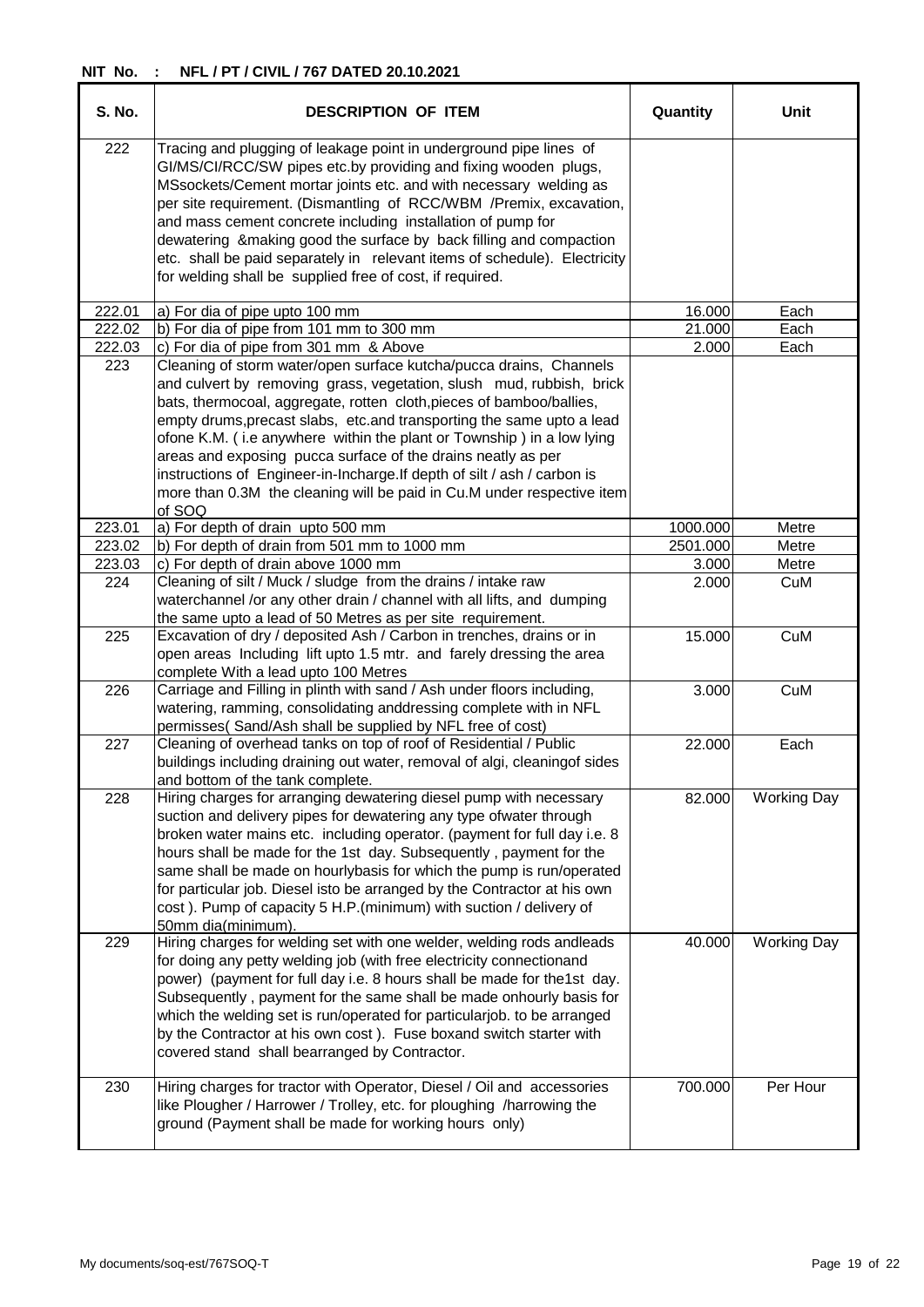| S. No. | <b>DESCRIPTION OF ITEM</b>                                                                                                                                                                                                                                                                                                                                                                                                                                                                                                                                                                                                           | Quantity  | Unit               |
|--------|--------------------------------------------------------------------------------------------------------------------------------------------------------------------------------------------------------------------------------------------------------------------------------------------------------------------------------------------------------------------------------------------------------------------------------------------------------------------------------------------------------------------------------------------------------------------------------------------------------------------------------------|-----------|--------------------|
| 231    | Hiring charges for JCB (Mechanical Excavator) with Operator, Diesel<br>/ Oil for urgent excavation / dozing (payment for full day i.e. 8 hours<br>shall be made for the 1st day. Subsequently, payment for the same<br>shall be made on hourly basis for which JCB is run/operated for<br>particular job. to be arranged by the Contractor at his own cost).                                                                                                                                                                                                                                                                         | 70.000    | <b>Working Day</b> |
| 232    | Removing RCC precast slabs/ greating covers for repairing / cleaning<br>of drains/cable trenches and replacing the samein positionas if required<br>as per direction of Engineer-in-Charge.                                                                                                                                                                                                                                                                                                                                                                                                                                          |           |                    |
| 232.01 | a) Slabs of span upto 0.50 Metre                                                                                                                                                                                                                                                                                                                                                                                                                                                                                                                                                                                                     | 90.000    | Each               |
| 232.02 | b) Slabs of span upto 1.00 Metre                                                                                                                                                                                                                                                                                                                                                                                                                                                                                                                                                                                                     | 510.000   | Each               |
| 232.03 | c) Slabs of span upto 2.00 Metre or more                                                                                                                                                                                                                                                                                                                                                                                                                                                                                                                                                                                             | 171.000   | Each               |
| 233    | Grinding the existing Marble stones / Mosaic floors, skirting, dados,<br>platform, or any other area manually or by machines including finishing,<br>polishing complete (The grinding stone, machine, polish & detergents<br>will be arranged by the contractor at his cost                                                                                                                                                                                                                                                                                                                                                          |           |                    |
| 233.01 | Ordinary finish / Diamond Finish                                                                                                                                                                                                                                                                                                                                                                                                                                                                                                                                                                                                     | 140.000   | SqM                |
| 234    | Providing, embedding and fixing small pieces of brocken glass in<br>Cement mortar 1: 3 on top of Boundry wall to it's entire width (Glass<br>pieces to be collected from scrap. Cement Mortar shall be paid<br>seperately under respective item of SOQ.)                                                                                                                                                                                                                                                                                                                                                                             | 2.000     | Metre              |
| 235    | Supplying empty cement bags filled with earth / Ash and placing<br>inposition including all lifts and leads in or under water (Available earth /<br>Ash from near by location shall be used)                                                                                                                                                                                                                                                                                                                                                                                                                                         | 4001.000  | Each               |
| 236    | Cutting / uprooting / removal of breedings of peeple trees/ or any other<br>saplings / breedings from top of roof/side walls or any other area and<br>disposal of the same                                                                                                                                                                                                                                                                                                                                                                                                                                                           | 2150.000  | Each               |
| 237    | Providing & Fixing Sun Control Film (Garware or equivalent make) in<br>required shade and colour including cleaning etc. complete on window<br>/ door / partiion glass panes.                                                                                                                                                                                                                                                                                                                                                                                                                                                        | 6.000     | SqM                |
| 238    | Jointing old bricks work in F.P.S. system with new brick work in<br>cementmortar 1:4 (1 cement: 4 coarse sand) in metric system.                                                                                                                                                                                                                                                                                                                                                                                                                                                                                                     | 3.000     | SqM                |
| 239    | Execution of any job non-susceptible to measurement which includes<br>all minor consumable material, tools and tackles and the payment<br>shall be on basis of working hours (Major consumable / material<br>shallbe supplied by NFL and the decision of the Engineer-in-Incharge<br>in this regard shall be final.)                                                                                                                                                                                                                                                                                                                 |           |                    |
| 239.01 | a) Skilled (Mason / Carpenter / Plumber / Technician etc.)                                                                                                                                                                                                                                                                                                                                                                                                                                                                                                                                                                           | 5000.000  | Per Hour           |
| 239.02 | b) Unskilled.                                                                                                                                                                                                                                                                                                                                                                                                                                                                                                                                                                                                                        | 16500.000 | Per Hour           |
| 240    | White washing / painting of trees with lime/exterior emulsion with one or<br>more coats upto 1 meter height and girth upto 0.75 meter.                                                                                                                                                                                                                                                                                                                                                                                                                                                                                               |           |                    |
| 240.01 | a) With lime wash                                                                                                                                                                                                                                                                                                                                                                                                                                                                                                                                                                                                                    | 1430.000  | Each               |
| 240.02 | b) With Apex or equivelent exterior paint as approved by Engr in charge                                                                                                                                                                                                                                                                                                                                                                                                                                                                                                                                                              | 520.000   | Each               |
| 241    | Painting the flower pots of all sizes with readymix / enamel paint in all<br>shades to give a smooth finish: Old or New Pots                                                                                                                                                                                                                                                                                                                                                                                                                                                                                                         | 110.000   | Each               |
| 242    | Painting the flower pots of all sizes with exterior emulsion paint paint in<br>all shades : Old or New pots                                                                                                                                                                                                                                                                                                                                                                                                                                                                                                                          | 410.000   | Each               |
| 243    | Making arrangements for preparation of ground, stage, approach path<br>etc for various functions by: Painting the Flag Post, Flag stage,<br>wellcome gates, cemented kerbs on the berms of welcome gates,<br>Structural poles & Chains, with one coat of enamle paint of requied<br>shade, transporting the poles / chains / other materials from NFL's<br>stores to site of work, fixing the poles by excaviting holes, marking the<br>lines with lime around the stage, spreading sand on the approach path<br>of stage, Dismentalling of the posts & Chains after the function and<br>depositing the same in NFL's store complete | 3.000     | Each Job           |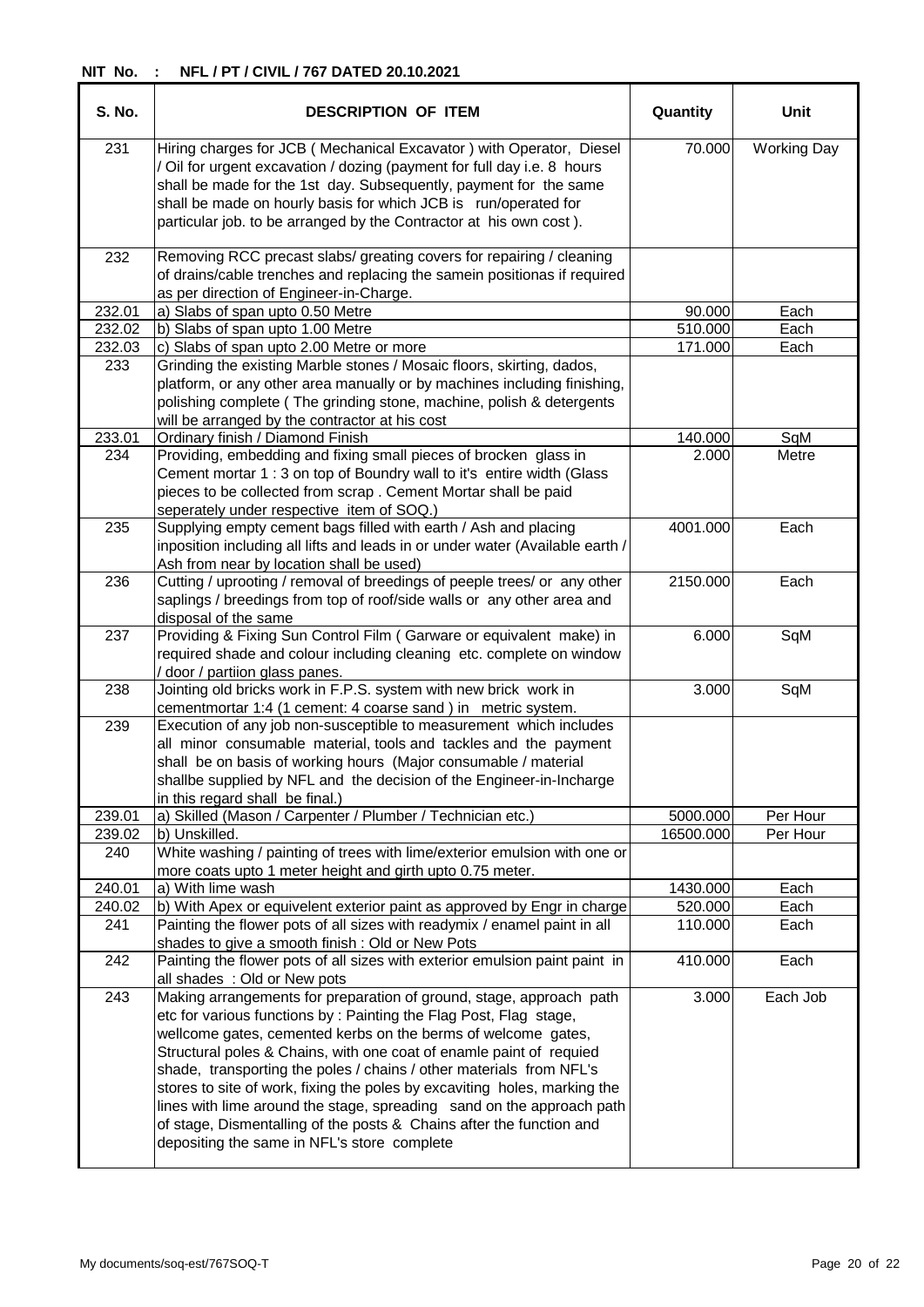| S. No. | <b>DESCRIPTION OF ITEM</b>                                                                                                                                                                                                                                                                                                                                                                                                                                                                                                                                                                                                                                                                                                                                                                                               | Quantity | Unit      |
|--------|--------------------------------------------------------------------------------------------------------------------------------------------------------------------------------------------------------------------------------------------------------------------------------------------------------------------------------------------------------------------------------------------------------------------------------------------------------------------------------------------------------------------------------------------------------------------------------------------------------------------------------------------------------------------------------------------------------------------------------------------------------------------------------------------------------------------------|----------|-----------|
| 244    | Laying Brick Teeth Edging with available brick by laying the dry bricks<br>one over the other at an angle of approx. 30 deg. Including necessary<br>excavation, backfilling, spreading the surplus earth, and providing<br>requred no. of coats with white wash complete. (Bricks shall be<br>supplied free by NFL)                                                                                                                                                                                                                                                                                                                                                                                                                                                                                                      | 70.000   | Metre     |
| 245    | Supplying of different materials at site for organising the official<br>functions / ceremoneys / emergent repairs etc. :                                                                                                                                                                                                                                                                                                                                                                                                                                                                                                                                                                                                                                                                                                 |          |           |
| 245.01 | a) White lime                                                                                                                                                                                                                                                                                                                                                                                                                                                                                                                                                                                                                                                                                                                                                                                                            | 2000.000 | Kg        |
| 245.02 | b) Surkhi (GERU)                                                                                                                                                                                                                                                                                                                                                                                                                                                                                                                                                                                                                                                                                                                                                                                                         | 71.000   | Kg        |
| 245.03 | c) 2nd Class bricks (Class designation 50)                                                                                                                                                                                                                                                                                                                                                                                                                                                                                                                                                                                                                                                                                                                                                                               | 1500.000 | Each      |
| 245.04 | d) Dam-it of M/s STP Make                                                                                                                                                                                                                                                                                                                                                                                                                                                                                                                                                                                                                                                                                                                                                                                                | 3.000    | Kg        |
| 245.05 | e) Sealing Compound of M/s STP                                                                                                                                                                                                                                                                                                                                                                                                                                                                                                                                                                                                                                                                                                                                                                                           | 3.000    | Kg        |
| 245.06 | f) Self Adhesive Flash Strip size 10 Mtr. X 100 mm of M/s STP                                                                                                                                                                                                                                                                                                                                                                                                                                                                                                                                                                                                                                                                                                                                                            | 11.000   | Each      |
| 245.07 | g) Rolling shutter sopring -27.5 Cm long wire spring grade no 2                                                                                                                                                                                                                                                                                                                                                                                                                                                                                                                                                                                                                                                                                                                                                          | 4.000    | Each      |
| 246    | Hacking R.C.C./P.C.C. surface for roughening to get a good bond<br>including disposal of rubbish (Any where in NFL Complex)                                                                                                                                                                                                                                                                                                                                                                                                                                                                                                                                                                                                                                                                                              | 60.000   | SqM       |
| 247    | Chipping of plain cement concrete or R.C.C. upto 10 mm depth on<br>floors, walls, roofs, columns pillars for exposing reinforcement or for<br>roughening the area at all heights and depths.                                                                                                                                                                                                                                                                                                                                                                                                                                                                                                                                                                                                                             | 16.000   | SqM       |
| 248    | Making pockets in R.C.C. or P.C.C. upto 200 mm depth/with size of<br>pockets upto 150x150 mm on vertical / Horizental surfaces at all<br>heights & depths complete including making good wherever required.                                                                                                                                                                                                                                                                                                                                                                                                                                                                                                                                                                                                              | 26.000   | Each      |
| 249    | Making pockets, in bricks work in cement mortar, upto 200 mm depth<br>with size of pocket upto 200x200 mm on vertical / Horizental surface at<br>all heights & depth complete including making good wherever required.                                                                                                                                                                                                                                                                                                                                                                                                                                                                                                                                                                                                   | 31.000   | Each      |
| 250    | Providing and fixing / replacing following fittings / fixtures of Aluminium<br>Doors / Windows :                                                                                                                                                                                                                                                                                                                                                                                                                                                                                                                                                                                                                                                                                                                         |          |           |
| 250.01 | a) Aluminium Snap Beading                                                                                                                                                                                                                                                                                                                                                                                                                                                                                                                                                                                                                                                                                                                                                                                                | 201.000  | Metre     |
| 250.02 | b) Rubber Gaskets                                                                                                                                                                                                                                                                                                                                                                                                                                                                                                                                                                                                                                                                                                                                                                                                        | 41.000   | Metre     |
| 251    | Surveillance of old ash ponds near Factory Areas, by keeping watch<br>and ward of the earthen dykes to safe guard them fromany damage<br>due to flow of Ash Slurry/Water in the Pond or pilferage of earth and<br>cutting of trees etc. Patrolling of Ash Slurry line from Factory to Ponds<br>and intimating regarding the leakages in Ash slurry lines twice a day.<br>Surveilance shall be carried out daily from 8.00AM to 5.00 PM,                                                                                                                                                                                                                                                                                                                                                                                  | 12.000   | Per Month |
| 252    | Strengthening the embankment of ash ponds at village Dahar and / or<br>old ponds on North of NFL Plant or at any location in Factory/ Township<br>area by supplying good earth (at required location ofearthen<br>embankments of the ponds) from any leadand lift including excavation<br>carriage, loading/unloading and royality etc., banking the earthin layers<br>not exceeding 20 Cm.in depth breakingclods, watering and ramming<br>each layer withwooden or steel rammers on top and sides of the dyke<br>to fillup the rat / snake holes, ruts and gully formations etc. and<br>dressing up the embankment including all leads and lifts as per the<br>directionns of engineer in charge. (The earth supplied shall be<br>measured in stacks and shall be reduced by 20% towards voids for<br>payment purpose.) | 40.000   | CuM       |
| 253    | Excavation of ash with in the Ash Ponds intrenches/drains including<br>getting out excavatedAsh lift upto 1.50 Mtr.and lead upto 50<br>Mtr., dressing of the excavated /disposed off ash wherever<br>required, complete as per directions of Engineer-in-Charge                                                                                                                                                                                                                                                                                                                                                                                                                                                                                                                                                          | 900.000  | CuM       |
| 254    | Extra charges for doing all types of concrete/brick work inside of coal/<br>urea conveyergalleries and in LSHS (Oily surface), Final Effluent<br>Ponds/ Pump House areas, on or within ash ponds, Carbon Ponds or<br>any other unapproachabale area where head lead is more than 50<br>mtrs. including making proper approach by cleaning / preparation of<br>surface etc. complete.                                                                                                                                                                                                                                                                                                                                                                                                                                     | 1.000    | CuM       |